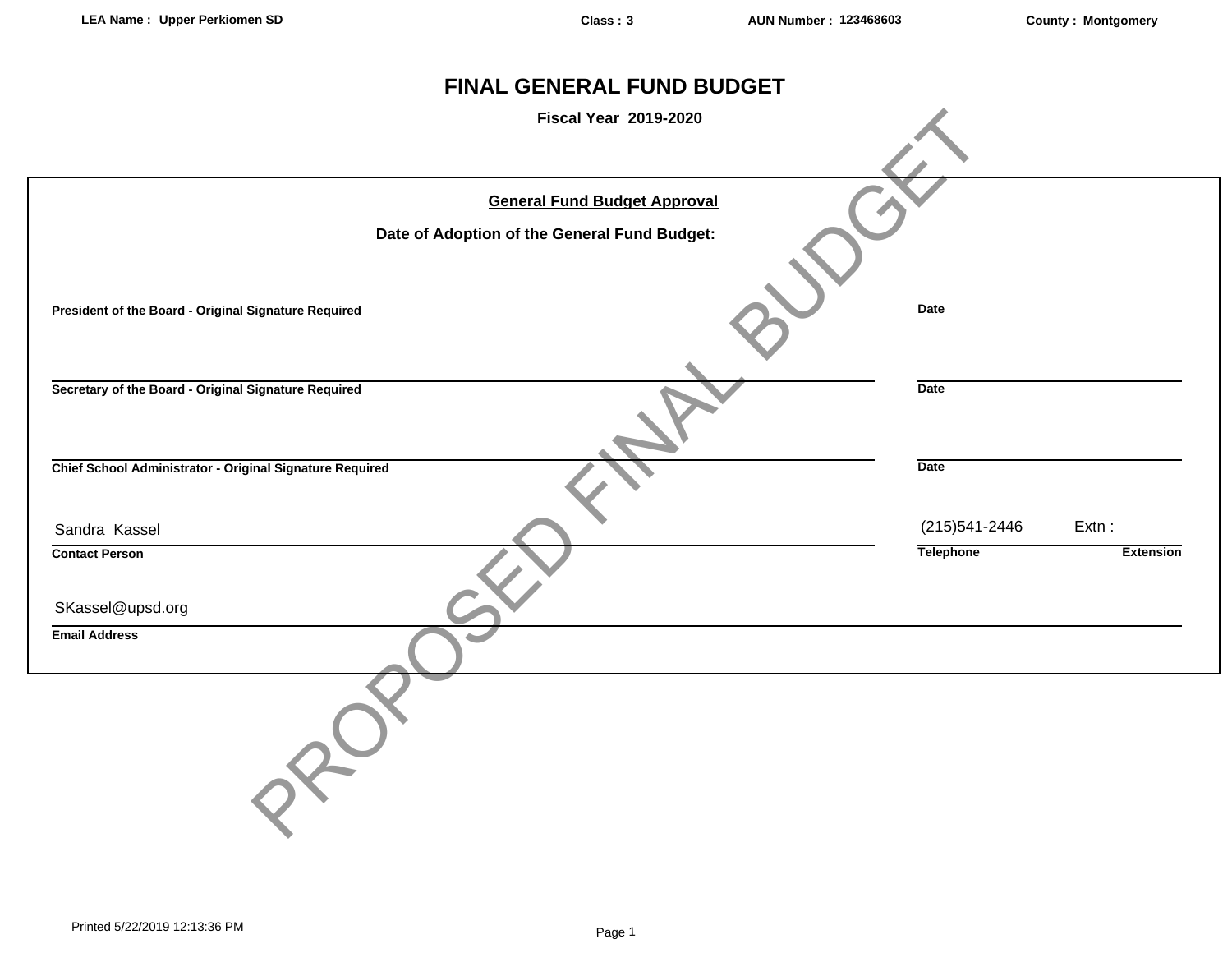# **CERTIFICATION OF ESTIMATED ENDING FUND BALANCE FROM 2019-2020 GENERAL FUND BUDGET**

24 PS 6-688

(10/2010)

| <b>SCHOOL DISTRICT:</b> | COUNTY:    | AUN:      |
|-------------------------|------------|-----------|
| Upper Perkiomen SD      | Montgomery | 123468603 |

No school district shall approve an increase in real property taxes unless it has adopted a budget that includes an estimated, ending unreserved undesignated fund balance (unassigned) less than or equal to the specified percentage of its total budgeted expenditures:

| budgeted expenditures:                                                                                                                                |                                                 |
|-------------------------------------------------------------------------------------------------------------------------------------------------------|-------------------------------------------------|
| <b>Total Budgeted Expenditures</b>                                                                                                                    | Fund Balance % Limit<br>(less than or equal to) |
| Less Than or Equal to \$11,999,999                                                                                                                    | 12.0%                                           |
| Between \$12,000,000 and \$12,999,999                                                                                                                 | 11.5%                                           |
| Between \$13,000,000 and \$13,999,999                                                                                                                 | 11.0%                                           |
| Between \$14,000,000 and \$14,999,999                                                                                                                 | 10.5%                                           |
| Between \$15,000,000 and \$15,999,999                                                                                                                 | 10.0%                                           |
| Between \$16,000,000 and \$16,999,999                                                                                                                 | 9.5%                                            |
| Between \$17,000,000 and \$17,999,999                                                                                                                 | 9.0%                                            |
| Between \$18,000,000 and \$18,999,999                                                                                                                 | 8.5%                                            |
| Greater Than or Equal to \$19,000,000                                                                                                                 | 8.0%                                            |
| Did you raise property taxes in SY 2019-2020 (compared to 2018-2019)?<br>If yes, see information below, taken from the 2019-2020 General Fund Budget. | Yes<br>x<br>No                                  |
| <b>Total Budgeted Expenditures</b>                                                                                                                    | \$64003233                                      |
| <b>Ending Unassigned Fund Balance</b>                                                                                                                 | \$3139431                                       |
| Ending Unassigned Fund Balance as a percentage<br>(%) of Total Budgeted Expenditures                                                                  | 4.9%                                            |
| The Estimated Ending Unassigned Fund Balance is within the allowable limits.                                                                          | Yes<br>x<br>No                                  |
| I hereby certify that the above information is accurate and complete.                                                                                 |                                                 |
| SIGNATURE OF SUPERINTENDENT                                                                                                                           | <b>DATE</b>                                     |

DUE DATE: AUGUST 15, 2019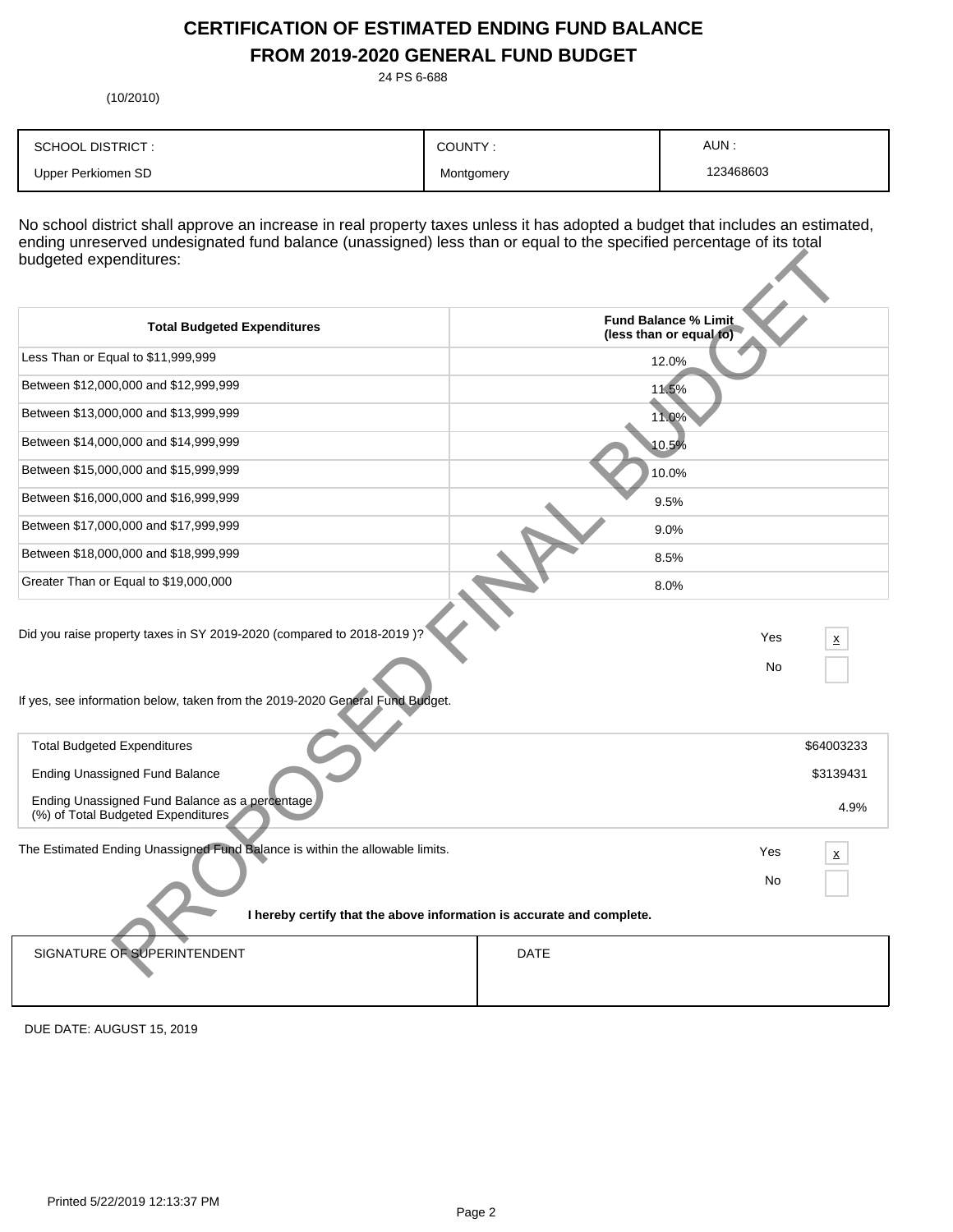# **CERTIFICATION OF USE OF PDE-2028 FOR PUBLIC INSPECTION OF 2019-2020 PROPOSED BUDGET**

24 PS 6-687(a)(1)

(03/2006)

| <b>School District Name:</b> | County            | <b>AUN Number:</b> |
|------------------------------|-------------------|--------------------|
| Upper Perkiomen SD           | <b>Montgomery</b> | 123468603          |

| <b>School District Name:</b><br><b>Upper Perkiomen SD</b>                                                    | County:<br>Montgomery                                                 | <b>AUN Number:</b><br>123468603                                                                                                                                                                                                                                                                                                     |  |
|--------------------------------------------------------------------------------------------------------------|-----------------------------------------------------------------------|-------------------------------------------------------------------------------------------------------------------------------------------------------------------------------------------------------------------------------------------------------------------------------------------------------------------------------------|--|
| of Education.                                                                                                |                                                                       | Section 687(a)(1) of the School Code requires the president of the board of school directors of each school district to certify to the Department of Education that<br>the proposed budget was prepared, presented and will be made available for public inspection using the uniform form prepared and furnished by the Department |  |
|                                                                                                              | I hereby certify that the above information is accurate and complete. |                                                                                                                                                                                                                                                                                                                                     |  |
| <b>SIGNATURE OF SCHOOL BOARD</b><br><b>PRESIDENT</b>                                                         |                                                                       | <b>DATE</b>                                                                                                                                                                                                                                                                                                                         |  |
| <b>DUE DATE:</b><br><b>IMMEDIATELY FOLLOWING</b><br><b>ADOPTION OF PROPOSED</b><br>FINAL GENERAL FUND BUDGET |                                                                       |                                                                                                                                                                                                                                                                                                                                     |  |
|                                                                                                              |                                                                       |                                                                                                                                                                                                                                                                                                                                     |  |
|                                                                                                              |                                                                       |                                                                                                                                                                                                                                                                                                                                     |  |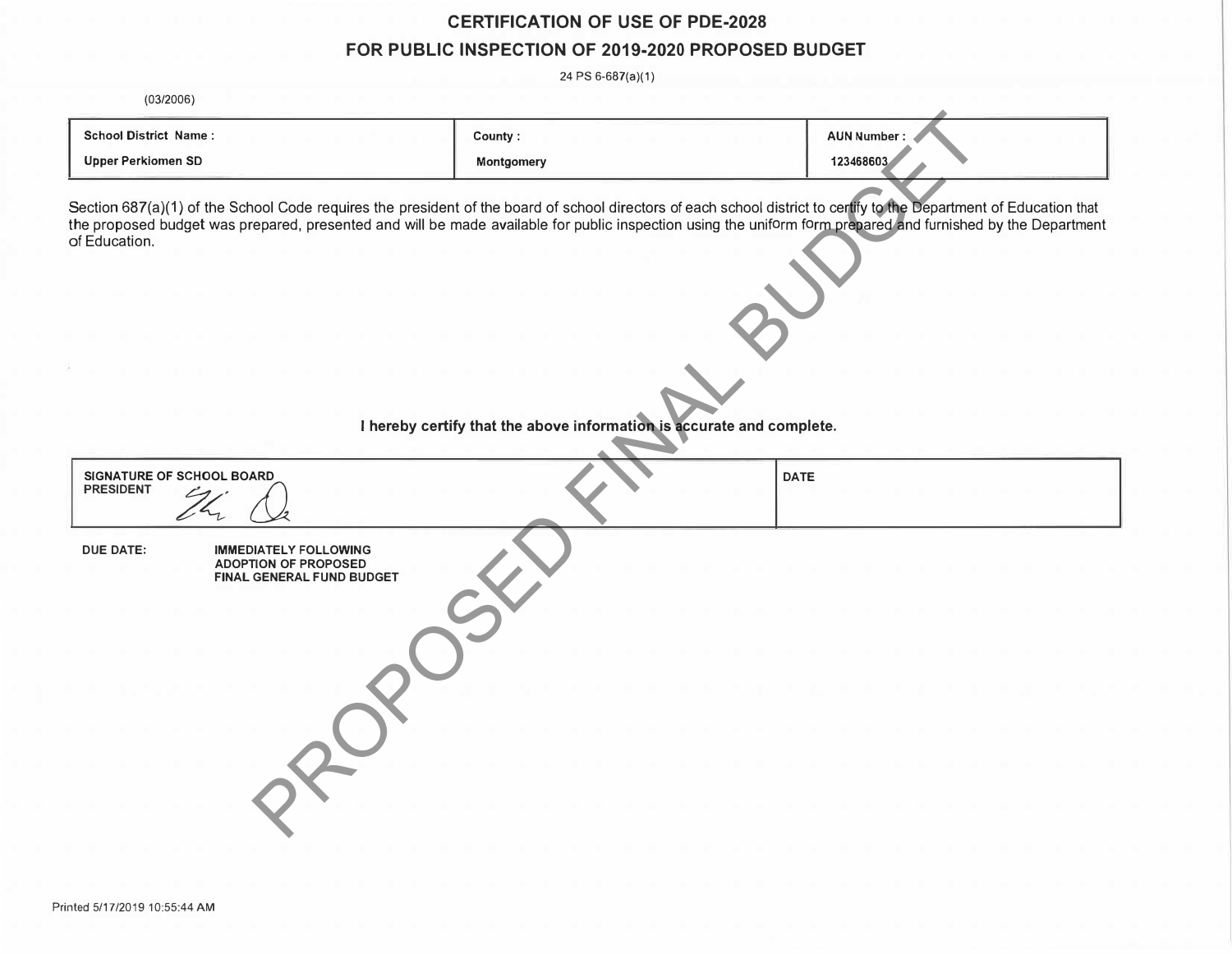### **2019-2020 Final General Fund Budget Validations**

**LEA : 123468603 Upper Perkiomen SD**

Printed 5/22/2019 12:13:38 PM

## **Val Number Description Justification**

8060 Ending Fund Balance Entry and Budgetary Reserve: If 5900 Budgetary Reserve is not equal to 0, a justification must be entered below.

- 8080 Ending Fund Balance Entry and Budgetary Reserve: If 0850 Estimated Ending Unassigned Fund Balance is not equal to 0, a justification must be entered below.
- 8150 Ending Fund Balance Entry and Budgetary Reserve: If 0830 Committed Fund Balance is not equal to 0, a justification must be entered below.
- 8160 Ending Fund Balance Entry and Budgetary Reserve: If 0840 Assigned Fund Balance is not equal to 0, a justification must be entered below.

5900 Budgetary Reserve includes funds budgeted for unpredictable changes in cost of goods and services.

Due to the uncertainty in when the state budget will be passed and the awarding and receipt of federal funds, it is extremely important for a district to maintain a reasonable fund balance so timely payments can be made on invoices and payroll. nce Entry and Budgetary Reserve: If detail advantage reserve to a solution of the server in the server of the server of the server in the server of the server of the server of the server of the server of the server of the

The School Board has taken formal action to commit a portion of the fund balance to retirement (PSERS) and debt service. This was done due to the growing percentage increase in retirement and debt for a new building.

Assigned a portion of fund balance to balance the budget.

Page 4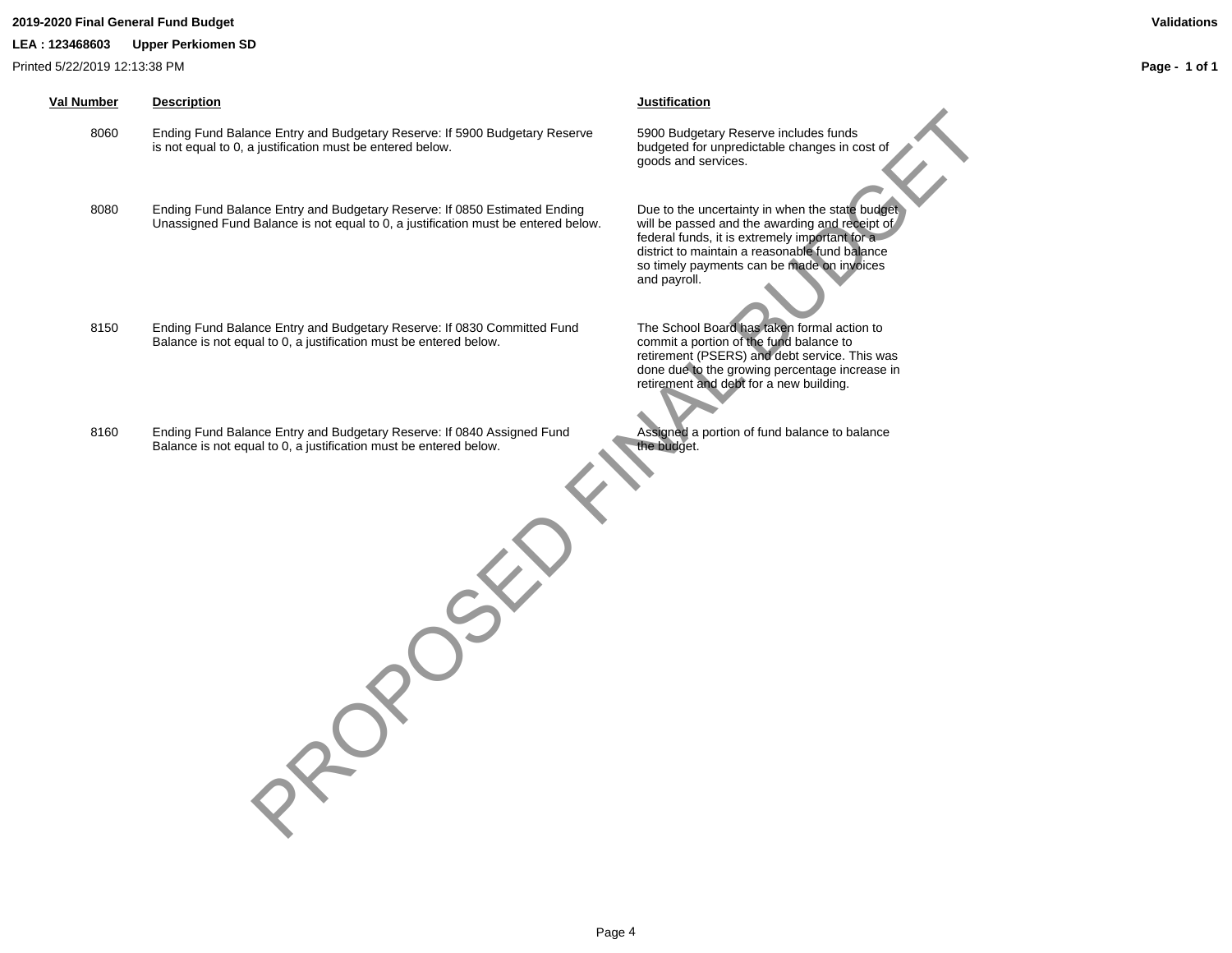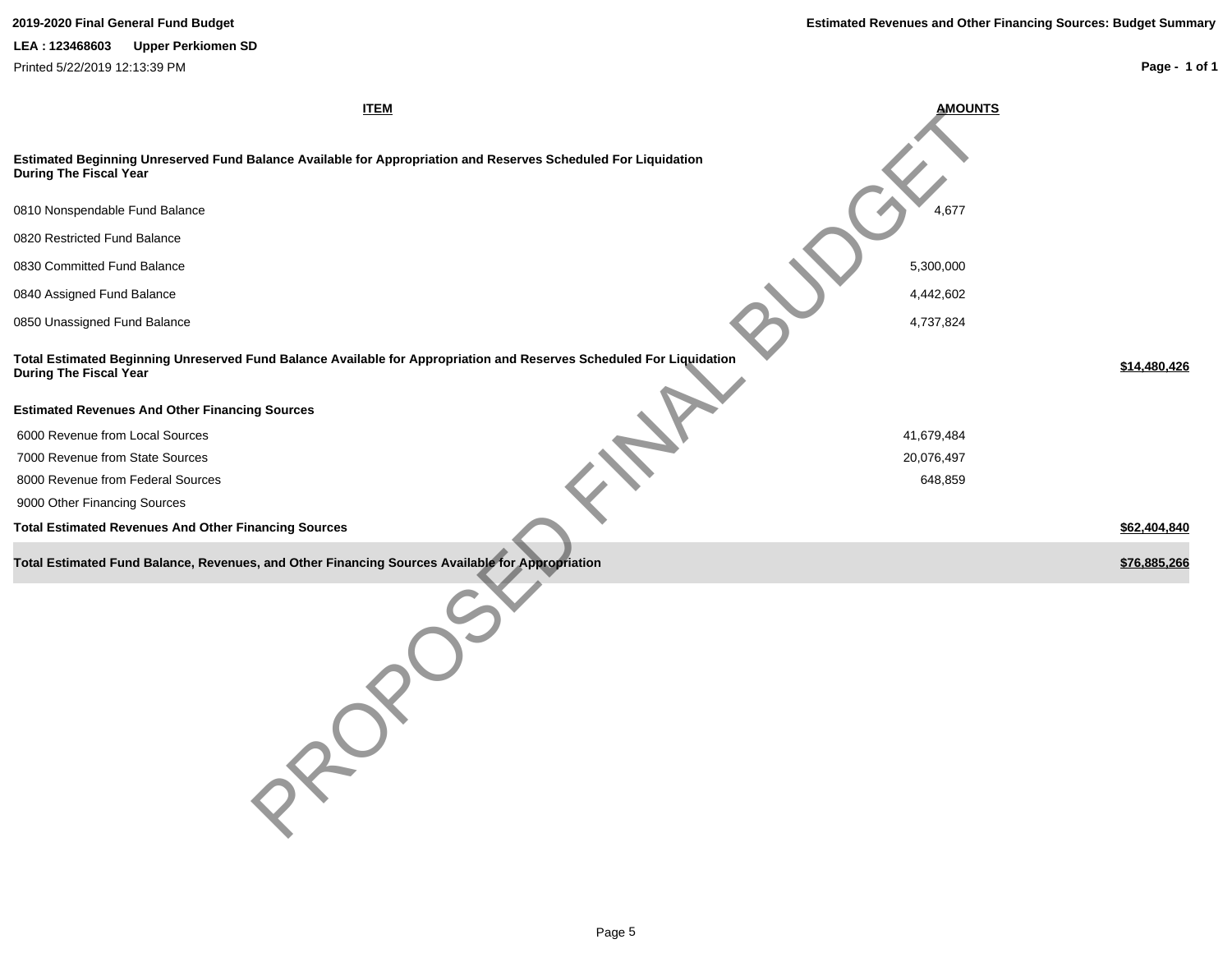|                                                                                 | <u>Amount</u> |  |
|---------------------------------------------------------------------------------|---------------|--|
|                                                                                 |               |  |
| <b>REVENUE FROM LOCAL SOURCES</b><br>6111 Current Real Estate Taxes             | 35,878,957    |  |
| 6112 Interim Real Estate Taxes                                                  | 120,000       |  |
| 6113 Public Utility Realty Taxes                                                | 38,000        |  |
| 6114 Payments in Lieu of Current Taxes - State / Local                          | 27            |  |
| 6120 Current Per Capita Taxes, Section 679                                      | 60,000        |  |
| 6140 Current Act 511 Taxes - Flat Rate Assessments                              | 60,000        |  |
| 6150 Current Act 511 Taxes - Proportional Assessments                           | 3,700,000     |  |
| 6400 Delinquencies on Taxes Levied / Assessed by the LEA                        | 664,000       |  |
| 6500 Earnings on Investments                                                    | 450,000       |  |
| 6700 Revenues from LEA Activities                                               | 97,000        |  |
| 6800 Revenues from Intermediary Sources / Pass-Through Funds                    | 510,000       |  |
| 6910 Rentals                                                                    | 28,000        |  |
| 6920 Contributions and Donations from Private Sources                           | 15,000        |  |
| 6960 Services Provided Other Local Governmental Units / LEAs                    | 45,000        |  |
| 6990 Refunds and Other Miscellaneous Revenue                                    | 13,500        |  |
| <b>REVENUE FROM LOCAL SOURCES</b>                                               | \$41,679,484  |  |
| <b>REVENUE FROM STATE SOURCES</b>                                               |               |  |
| 7110 Basic Education Funding                                                    | 9,453,143     |  |
| 7160 Tuition for Orphans Subsidy                                                | 120,000       |  |
| 7271 Special Education funds for School-Aged Pupils                             | 1,872,318     |  |
| 7311 Pupil Transportation Subsidy                                               | 1,300,000     |  |
| 7312 Nonpublic and Charter School Pupil Transportation Subsidy                  | 102,000       |  |
| 7320 Rental and Sinking Fund Payments / Building Reimbursement Subsidy          | 683,751       |  |
| 7330 Health Services (Medical, Dental, Nurse, Act 25)                           | 60,000        |  |
| 7340 State Property Tax Reduction Allocation                                    | 1,160,285     |  |
| 7810 State Share of Social Security and Medicare Taxes                          | 925,000       |  |
| 7820 State Share of Retirement Contributions                                    | 4,400,000     |  |
| <b>REVENUE FROM STATE SOURCES</b>                                               | \$20,076,497  |  |
| <b>REVENUE FROM FEDERAL SOURCES</b>                                             |               |  |
| 8514 NCLB, Title I - Improving the Academic Achievement of the<br>Disadvantaged | 303,539       |  |
| 8515 NCLB, Title II - Preparing, Training and Recruiting High Quality           | 73,747        |  |
| <b>Teachers and Principals</b><br>8517 NCLB, Title IV - 21St Century Schools    | 20,173        |  |
| 8810 School-Based Access Medicaid Reimbursement Program (SBAP)                  | 250,000       |  |
| Reimbursements (Access)                                                         |               |  |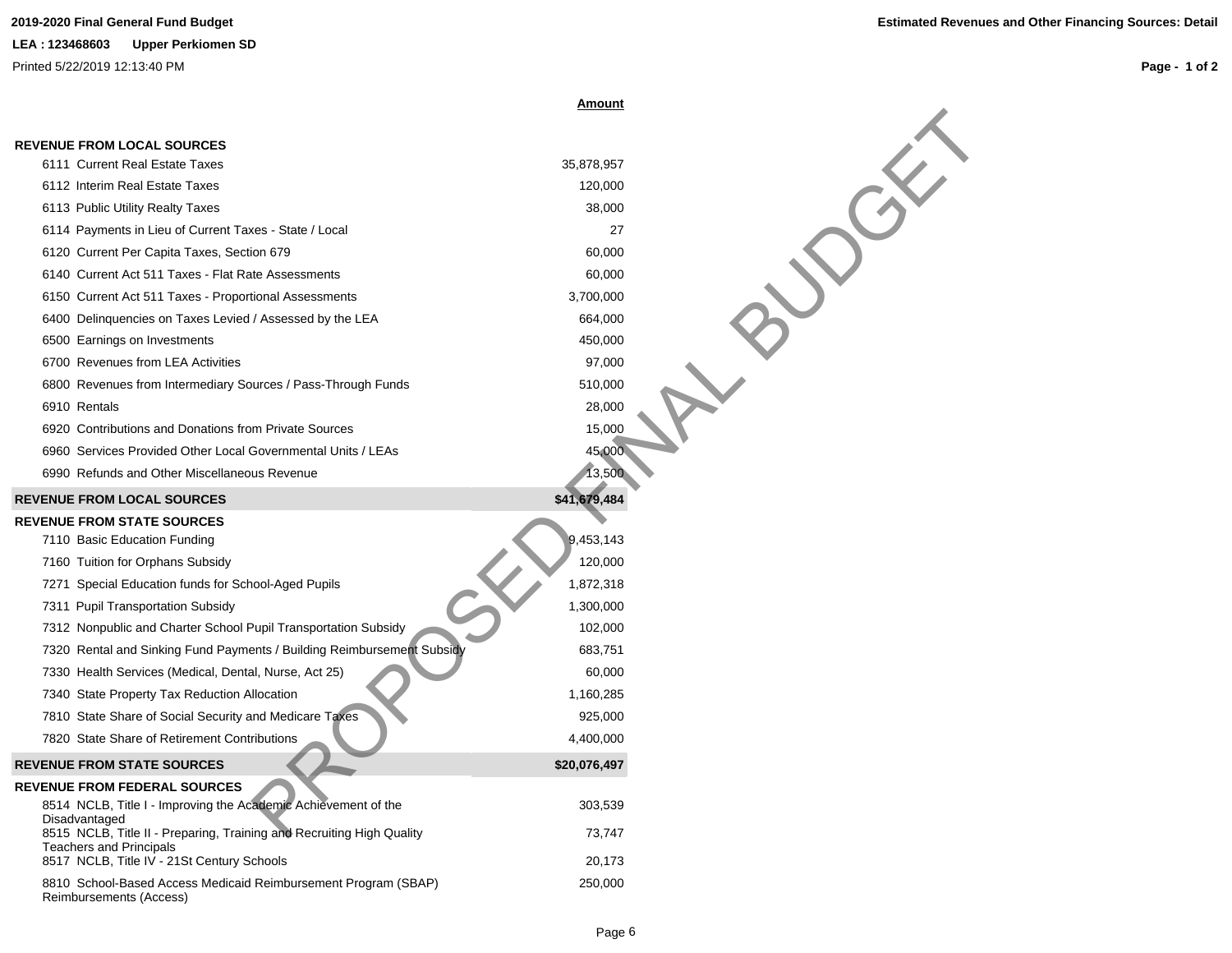### **LEA : 123468603 Upper Perkiomen SD**

Printed 5/22/2019 12:13:40 PM

**Page - 2 of 2**

**Amount**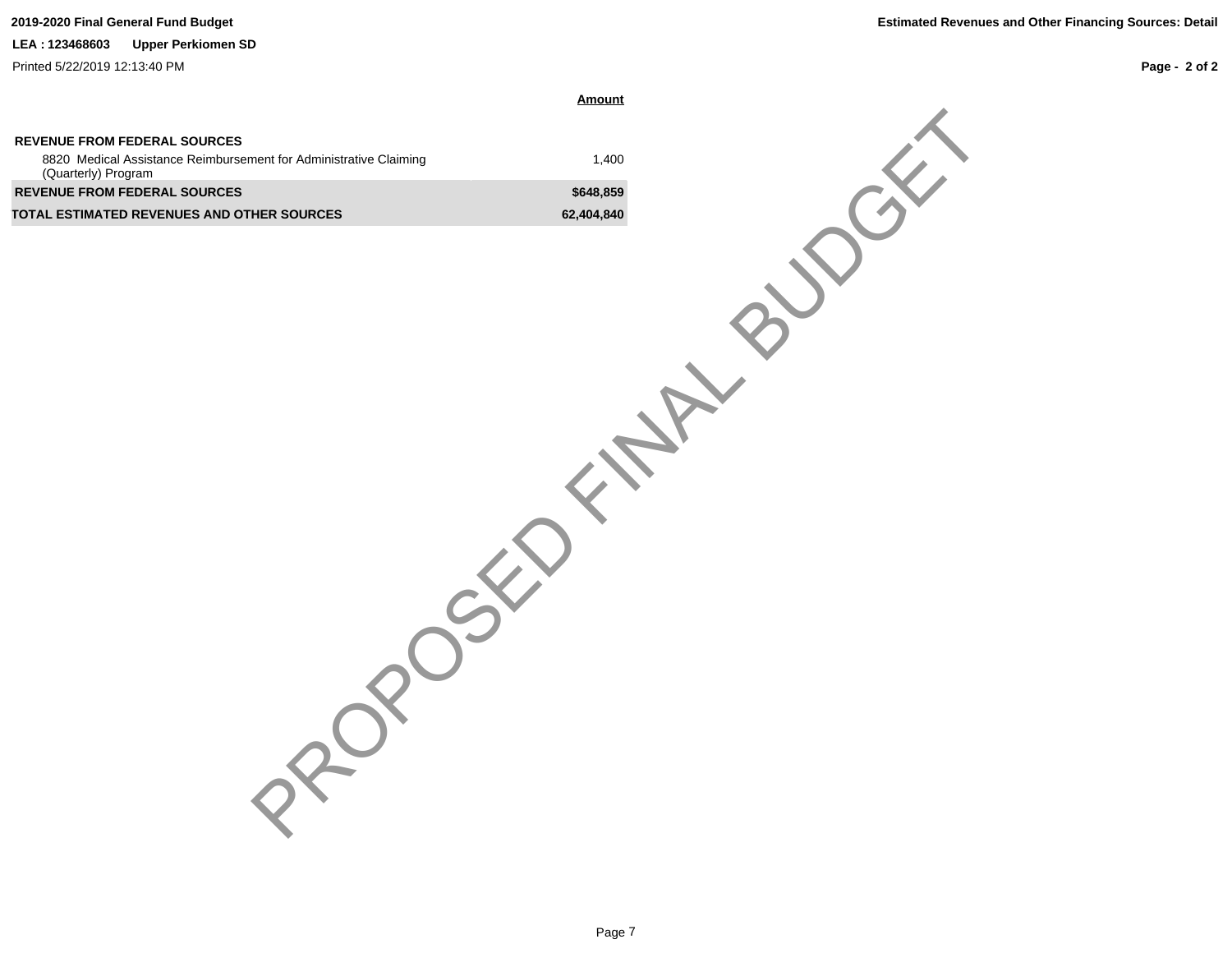**2019-2020 Final General Fund Budget Real Estate Tax Rate (RETR) Report**

**AUN: 123468603 Upper Perkiomen SD** Printed 5/22/2019 12:13:41 PM

### **Multi-County Rebalancing Based on Methodology of Section 672.1 of School Code**

|                            | Act 1 Index (current): 2.8%                           |               |                   |                                        |
|----------------------------|-------------------------------------------------------|---------------|-------------------|----------------------------------------|
| <b>Calculation Method:</b> |                                                       | Rate          |                   | Section 672.1 Method Choice:<br>(a)(2) |
|                            |                                                       |               |                   |                                        |
|                            | Approx. Tax Revenue from RE Taxes:                    | \$35,878,957  |                   |                                        |
|                            | <b>Amount of Tax Relief for Homestead Exclusions</b>  | \$1,160,285   |                   |                                        |
|                            | <b>Total Approx. Tax Revenue:</b>                     | \$37,039,242  |                   |                                        |
|                            | Approx. Tax Levy for Tax Rate Calculation:            | \$38,534,199  |                   |                                        |
|                            |                                                       | <b>Berks</b>  | <b>Montgomery</b> | <b>Total</b>                           |
|                            | 2018-19 Data                                          |               |                   |                                        |
|                            | a. Assessed Value                                     | \$163,236,594 | \$1,352,308,709   | \$1,515,545,303                        |
|                            | b. Real Estate Mills                                  | 24.5407       | 24.5407           | 24.5407                                |
|                            | I. 2019-20 Data                                       |               |                   |                                        |
|                            | c. 2017 STEB Market Value                             | \$204,868,248 | \$1,610,910,420   | \$1,815,778,668                        |
|                            | d. Assessed Value                                     | \$164,680,040 | \$1,362,769,792   | \$1,527,449,832                        |
|                            | e. Assessed Value of New Constr/ Renov                | \$0           | \$0               | \$0                                    |
|                            | 2018-19 Calculations                                  |               |                   |                                        |
|                            | f. 2018-19 Tax Levy                                   | \$4,005,940   | \$33,186,602      | \$37,192,542                           |
|                            | $(a * b)$                                             |               |                   |                                        |
|                            | 2019-20 Calculations                                  |               |                   |                                        |
|                            | g. Percent of Total Market Value                      | 11.28267%     | 88.71733%         | 100.00000%                             |
| Ш.                         | h. Rebalanced 2018-19 Tax Levy                        |               |                   | \$37,192,542                           |
|                            | (f Total $*$ g)                                       |               |                   |                                        |
|                            | i. Base Mills Subject to Index                        | 24.5407       | 24.5407           | 24.5407                                |
|                            | (h / a * 1000) if no reassessment                     |               |                   |                                        |
|                            | $(h / (d-e) * 1000)$ if reassessment                  |               |                   |                                        |
|                            | <b>Calculation of Tax Rates and Levies Generated</b>  |               |                   |                                        |
|                            | j. Weighted Avg. Collection Percentage                | 96.00000%     | 96.00000%         | 96.00000%                              |
|                            | k. Tax Levy Needed                                    |               |                   | \$38,534,199                           |
|                            | (Approx. Tax Levy * g)                                |               |                   |                                        |
|                            | I. 2019-20 Real Estate Tax Rate                       | 25.2278       | 25.2278           | 25.2278                                |
|                            | $(k/d * 1000)$                                        |               |                   |                                        |
| III.                       | m. Tax Levy Generated by Mills                        | \$4,154,515   | \$34,379,684      | \$38,534,199                           |
|                            | $(1/1000 * d)$                                        |               |                   |                                        |
|                            | n. Tax Levy minus Tax Relief for Homestead Exclusions |               |                   | \$37,373,914                           |
|                            | (m - Amount of Tax Relief for Homestead Exclusions)   |               |                   |                                        |
|                            | o. Net Tax Revenue Generated By Mills                 |               |                   | \$35,878,957                           |
|                            | (n * Est. Pct. Collection)                            |               |                   |                                        |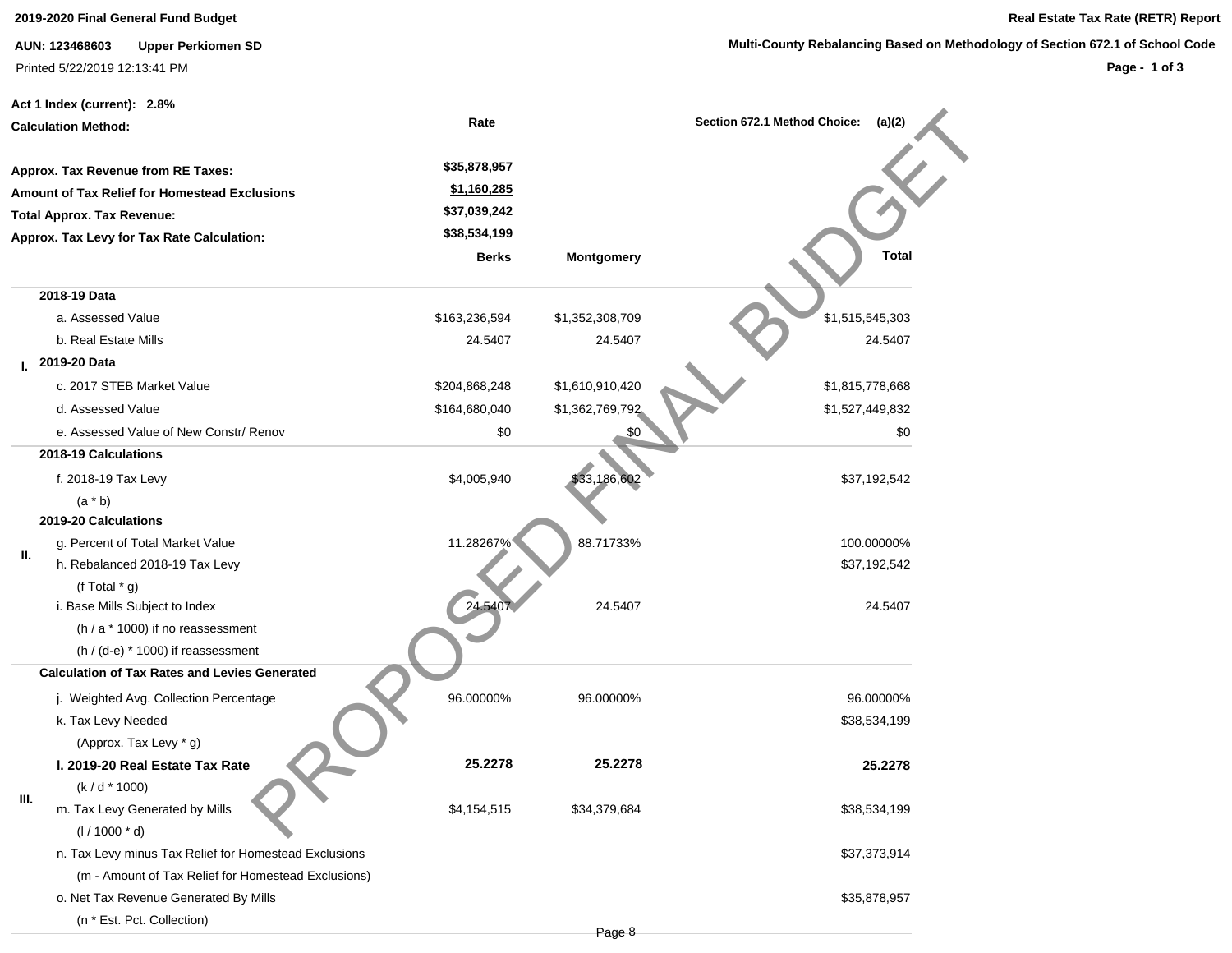**Multi-County Rebalancing Based on Methodology of Section 672.1 of School Code** 

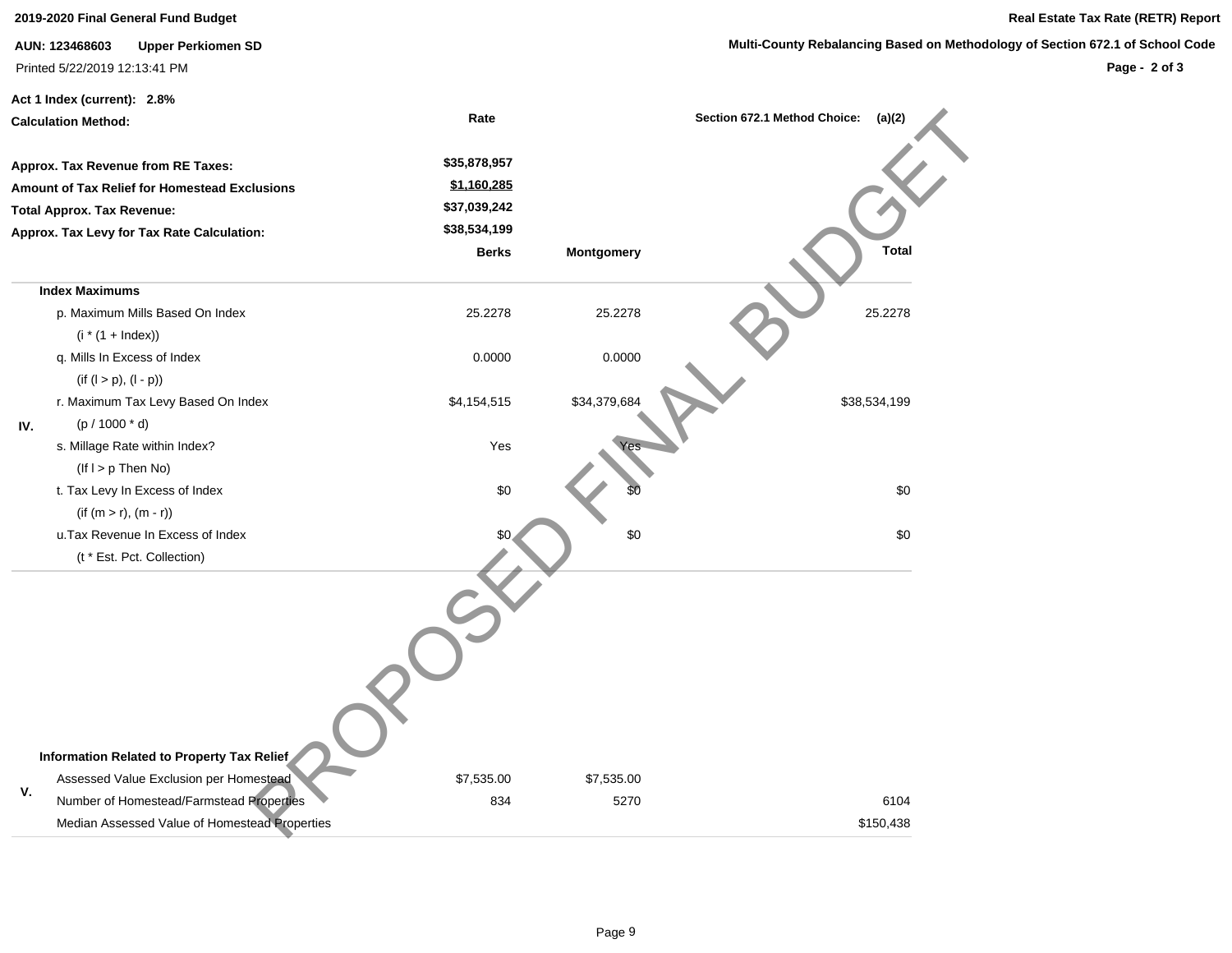| <b>Upper Perkiomen SD</b><br>AUN: 123468603                                       |                                                                                                                                               |             | Multi-County Rebalancing Based on Methodology of Section 672.1 of School Code |                                                 |  |  |
|-----------------------------------------------------------------------------------|-----------------------------------------------------------------------------------------------------------------------------------------------|-------------|-------------------------------------------------------------------------------|-------------------------------------------------|--|--|
|                                                                                   |                                                                                                                                               |             |                                                                               | Page - 3 of 3                                   |  |  |
|                                                                                   |                                                                                                                                               |             |                                                                               |                                                 |  |  |
|                                                                                   |                                                                                                                                               |             |                                                                               |                                                 |  |  |
|                                                                                   |                                                                                                                                               |             |                                                                               |                                                 |  |  |
|                                                                                   |                                                                                                                                               |             |                                                                               |                                                 |  |  |
|                                                                                   |                                                                                                                                               |             |                                                                               |                                                 |  |  |
|                                                                                   |                                                                                                                                               |             |                                                                               |                                                 |  |  |
| <b>Berks</b>                                                                      | Montgomery                                                                                                                                    |             | <b>Total</b>                                                                  |                                                 |  |  |
|                                                                                   |                                                                                                                                               |             |                                                                               |                                                 |  |  |
|                                                                                   |                                                                                                                                               |             |                                                                               | \$1,160,285                                     |  |  |
| Prior Year State Property Tax Reduction Allocation used for: Homestead Exclusions | $\$0$                                                                                                                                         |             |                                                                               | \$0                                             |  |  |
|                                                                                   |                                                                                                                                               |             |                                                                               | \$1,160,285                                     |  |  |
|                                                                                   |                                                                                                                                               |             |                                                                               |                                                 |  |  |
|                                                                                   | Rate<br>\$35,878,957<br>\$1,160,285<br>\$37,039,242<br>\$38,534,199<br>State Property Tax Reduction Allocation used for: Homestead Exclusions | \$1,160,285 | Lowering RE Tax Rate                                                          | Section 672.1 Method Choice:<br>(a)(2)<br>$\$0$ |  |  |

**2019-2020 Final General Fund Budget Real Estate Tax Rate (RETR) Report**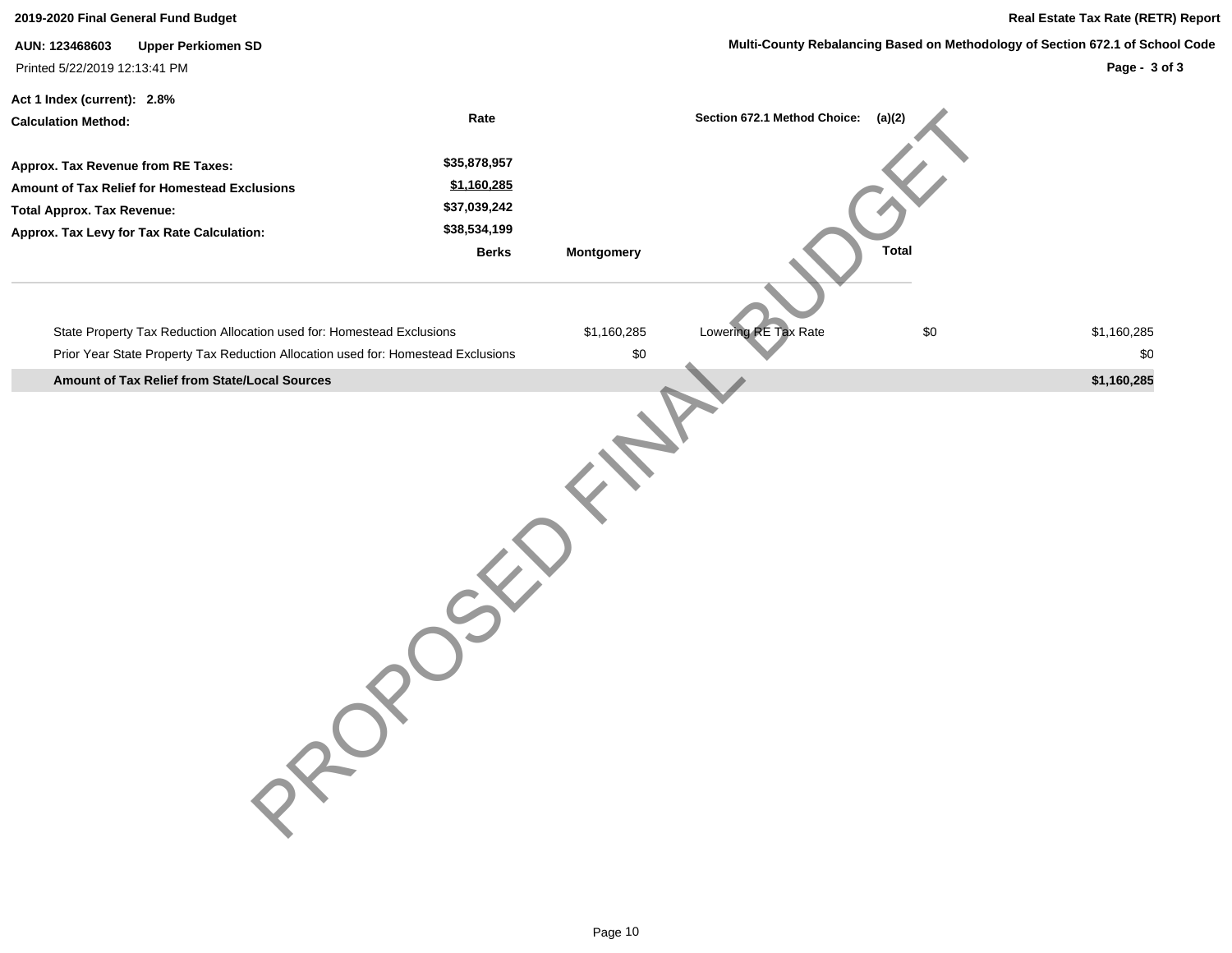**LEA : 123468603 Upper Perkiomen SD** Printed 5/22/2019 12:13:43 PM

| CODE           |                                                       |                          |                             |                   |                             |                                 |                          |                                |
|----------------|-------------------------------------------------------|--------------------------|-----------------------------|-------------------|-----------------------------|---------------------------------|--------------------------|--------------------------------|
|                | 6111 Current Real Estate Taxes                        |                          |                             |                   | Amount of Tax Relief for    | <b>Tax Levy Minus Homestead</b> |                          | Net Tax Revenue                |
|                | County Name Taxable Assessed Value                    | <b>Real Estate Mills</b> | Tax Levy Generated by Mills |                   | <b>Homestead Exclusions</b> | Exclusions                      | <b>Percent Collected</b> | <b>Generated By Mills</b>      |
| Berks          | 164,680,040                                           | 25.2278                  | 4,154,515                   |                   |                             |                                 |                          | 96.00000%                      |
| Montgomery     | 1,362,769,792                                         | 25.2278                  | 34,379,684                  |                   |                             |                                 |                          | 96.00000%                      |
| <b>Totals:</b> | 1,527,449,832                                         |                          | 38,534,199 -                |                   | $1,160,285 =$               |                                 | 37,373,914 X             | 96.00000%<br>35,878,957<br>$=$ |
|                |                                                       |                          |                             |                   |                             |                                 |                          |                                |
|                |                                                       |                          |                             | Rate              |                             |                                 |                          | <b>Estimated Revenue</b>       |
| 6120           | Current Per Capita Taxes, Section 679                 |                          |                             | \$5.00            |                             |                                 |                          | 60,000                         |
| 6140           | Current Act 511 Taxes - Flat Rate Assessments         |                          |                             | Rate              |                             | Add'l Rate (if appl.)           | Tax Levy                 | <b>Estimated Revenue</b>       |
| 6141           | Current Act 511 Per Capita Taxes                      |                          |                             | \$5.00            |                             | \$0.00                          | 84,700                   | 60,000                         |
| 6142           | Current Act 511 Occupation Taxes - Flat Rate          |                          |                             | \$0.00            |                             | \$0.00                          | $\Omega$                 | $\Omega$                       |
| 6143           | <b>Current Act 511 Local Services Taxes</b>           |                          |                             | \$0.00            |                             | \$0.00                          | $\Omega$                 |                                |
| 6144           | Current Act 511 Trailer Taxes                         |                          |                             | \$0.00            |                             | \$0.00                          | $\Omega$                 |                                |
| 6145           | Current Act 511 Business Privilege Taxes - Flat Rate  |                          |                             | \$0.00            |                             | \$0.00                          |                          |                                |
| 6146           | Current Act 511 Mechanical Device Taxes - Flat Rate   |                          |                             | \$0.00            |                             | \$0.00                          |                          |                                |
| 6149           | Current Act 511 Taxes, Other Flat Rate Assessments    |                          |                             | \$0.00            |                             | \$0.00                          | $\Omega$                 |                                |
|                | Total Current Act 511 Taxes - Flat Rate Assessments   |                          |                             |                   |                             |                                 | 84,700                   | 60,000                         |
| 6150           | Current Act 511 Taxes - Proportional Assessments      |                          |                             | Rate              |                             | Add'l Rate (if appl.)           | <b>Tax Levy</b>          | <b>Estimated Revenue</b>       |
| 6151           | <b>Current Act 511 Earned Income Taxes</b>            |                          |                             | 0.500%            |                             | 0.000%                          | 6,500,000                | 3,250,000                      |
| 6152           | <b>Current Act 511 Occupation Taxes</b>               |                          |                             | 0.000             |                             | 0.000                           | $\Omega$                 | $\Omega$                       |
| 6153           | <b>Current Act 511 Real Estate Transfer Taxes</b>     |                          |                             | 0.500%            |                             | 0.000%                          | 900,000                  | 450,000                        |
| 6154           | <b>Current Act 511 Amusement Taxes</b>                |                          |                             | 0.000%            |                             | 0.000%                          | $\Omega$                 | $\Omega$                       |
| 6155           | Current Act 511 Business Privilege Taxes              |                          |                             | 0.000             |                             | 0.000                           | $\Omega$                 |                                |
| 6156           | Current Act 511 Mechanical Device Taxes - Percentage  |                          |                             | 0.000%            |                             | 0.000%                          | $\Omega$                 |                                |
| 6157           | <b>Current Act 511 Mercantile Taxes</b>               |                          |                             | 0.000             |                             | 0.000                           | $\Omega$                 |                                |
| 6159           | Current Act 511 Taxes, Other Proportional Assessments |                          |                             |                   | 0                           | 0                               | $\Omega$                 |                                |
|                | Total Current Act 511 Taxes- Proportional Assessments |                          |                             |                   |                             |                                 | 7,400,000                | 3,700,000                      |
|                | <b>Total Act 511, Current Taxes</b>                   |                          |                             |                   |                             |                                 |                          | 3,760,000                      |
|                |                                                       |                          |                             | Act 511 Tax Limit | $\rightarrow$               | 1,815,778,668 X                 | 12                       | 21,789,344                     |
|                |                                                       |                          |                             |                   |                             | <b>Market Value</b>             | <b>Mills</b>             | (511 Limit)                    |
|                |                                                       |                          |                             |                   |                             |                                 |                          |                                |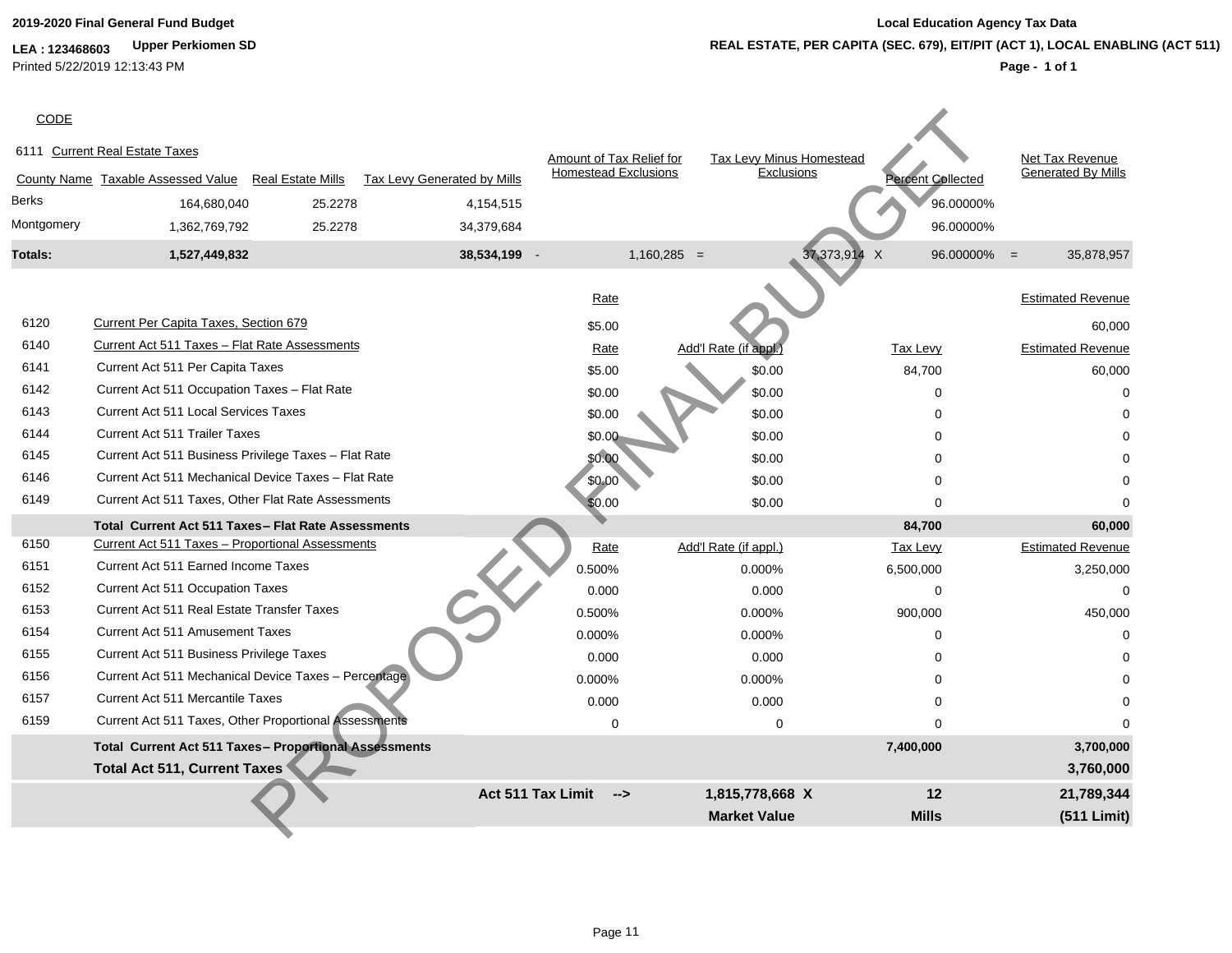Printed 5/22/2019 12:13:44 PM

|                            |                                                  | Tax Rate Charged in:    |         |                              |                                   |       | <b>Additional Tax Rate</b>                        |                              |                                   |
|----------------------------|--------------------------------------------------|-------------------------|---------|------------------------------|-----------------------------------|-------|---------------------------------------------------|------------------------------|-----------------------------------|
| Tax<br><b>Functio</b><br>n | <b>Description</b>                               | 2018-19<br>(Rebalanced) | 2019-20 | Percent<br>Change in<br>Rate | Less than<br>or equal to<br>Index | Index | Charged in:<br>2019-20<br>2018-19<br>(Rebalanced) | Percent<br>Change in<br>Rate | Less than<br>or equal to<br>Index |
| 6111                       | <b>Current Real Estate Taxes</b>                 |                         |         |                              |                                   |       |                                                   |                              |                                   |
|                            | <b>Berks</b>                                     | 24.5407                 | 25.2278 | 2.80%                        | Yes                               | 2.8%  |                                                   |                              |                                   |
|                            | Montgomery                                       | 24.5407                 | 25.2278 | 2.80%                        | Yes                               | 2.8%  |                                                   |                              |                                   |
| 6120                       | Current Per Capita Taxes, Section 679            | \$5.00                  | \$5.00  | 0.00%                        | Yes                               | 2.8%  |                                                   |                              |                                   |
|                            | Current Act 511 Taxes - Flat Rate Assessments    |                         |         |                              |                                   |       |                                                   |                              |                                   |
|                            | 6141 Current Act 511 Per Capita Taxes            | \$5.00                  | \$5.00  | 0.00%                        | Yes                               | 2.8%  |                                                   |                              |                                   |
|                            | Current Act 511 Taxes - Proportional Assessments |                         |         |                              |                                   |       |                                                   |                              |                                   |
| 6151                       | Current Act 511 Earned Income Taxes              | 0.500%                  | 0.500%  | 0.00%                        | Yes                               | 2.8%  |                                                   |                              |                                   |
| 6153                       | Current Act 511 Real Estate Transfer Taxes       | 0.500%                  | 0.500%  | 0.00%                        | Yes                               | 2.8%  |                                                   |                              |                                   |
|                            |                                                  |                         |         |                              |                                   |       |                                                   |                              |                                   |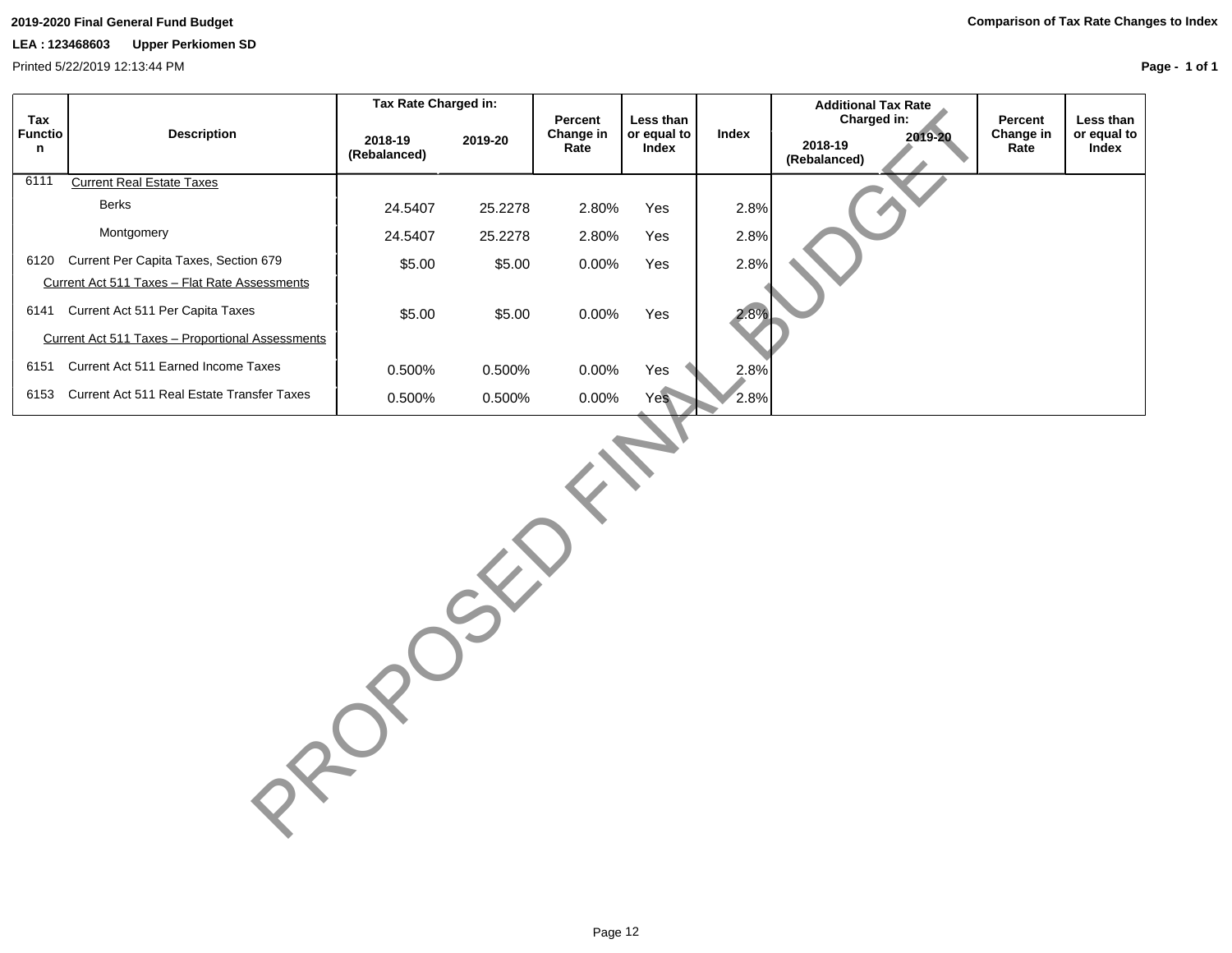| 2019-2020 Final General Fund Budget                                                                                                                                                                                                                                                                                                                                                          | <b>Estimated Expenditures and Other Financing Uses: Budget Summary</b>                                     |
|----------------------------------------------------------------------------------------------------------------------------------------------------------------------------------------------------------------------------------------------------------------------------------------------------------------------------------------------------------------------------------------------|------------------------------------------------------------------------------------------------------------|
| LEA: 123468603<br><b>Upper Perkiomen SD</b>                                                                                                                                                                                                                                                                                                                                                  |                                                                                                            |
| Printed 5/22/2019 12:13:44 PM                                                                                                                                                                                                                                                                                                                                                                | Page - 1 of 1                                                                                              |
| <b>Description</b>                                                                                                                                                                                                                                                                                                                                                                           | <b>Amount</b>                                                                                              |
| 1000 Instruction                                                                                                                                                                                                                                                                                                                                                                             |                                                                                                            |
| 1100 Regular Programs - Elementary / Secondary<br>1200 Special Programs - Elementary / Secondary<br>1300 Vocational Education<br>1400 Other Instructional Programs - Elementary / Secondary<br>1700 Higher Education Programs for Secondary Students                                                                                                                                         | 26,967,218<br>8,833,144<br>2,570,684<br>113,976<br>6,250                                                   |
| <b>Total Instruction</b>                                                                                                                                                                                                                                                                                                                                                                     | \$38,491,272                                                                                               |
| 2000 Support Services<br>2100 Support Services - Students<br>2200 Support Services - Instructional Staff<br>2300 Support Services - Administration<br>2400 Support Services - Pupil Health<br>2500 Support Services - Business<br>2600 Operation and Maintenance of Plant Services<br>2700 Student Transportation Services<br>2800 Support Services - Central<br>2900 Other Support Services | 2,249,647<br>1,708,265<br>3,786,331<br>728,328<br>799,656<br>4,874,728<br>3,421,195<br>1,773,245<br>37,281 |
| <b>Total Support Services</b>                                                                                                                                                                                                                                                                                                                                                                | \$19,378,676                                                                                               |
| 3000 Operation of Non-Instructional Services                                                                                                                                                                                                                                                                                                                                                 |                                                                                                            |
| 3200 Student Activities                                                                                                                                                                                                                                                                                                                                                                      | 1,129,343                                                                                                  |
| <b>Total Operation of Non-Instructional Services</b>                                                                                                                                                                                                                                                                                                                                         | \$1,129,343                                                                                                |
| 5000 Other Expenditures and Financing Uses<br>5100 Debt Service / Other Expenditures and Financing Uses<br>5900 Budgetary Reserve                                                                                                                                                                                                                                                            | 4,933,942<br>70,000                                                                                        |
| <b>Total Other Expenditures and Financing Uses</b>                                                                                                                                                                                                                                                                                                                                           | \$5,003,942                                                                                                |
| <b>Total Estimated Expenditures and Other Financing Uses</b>                                                                                                                                                                                                                                                                                                                                 | \$64,003,233                                                                                               |
| PROT                                                                                                                                                                                                                                                                                                                                                                                         |                                                                                                            |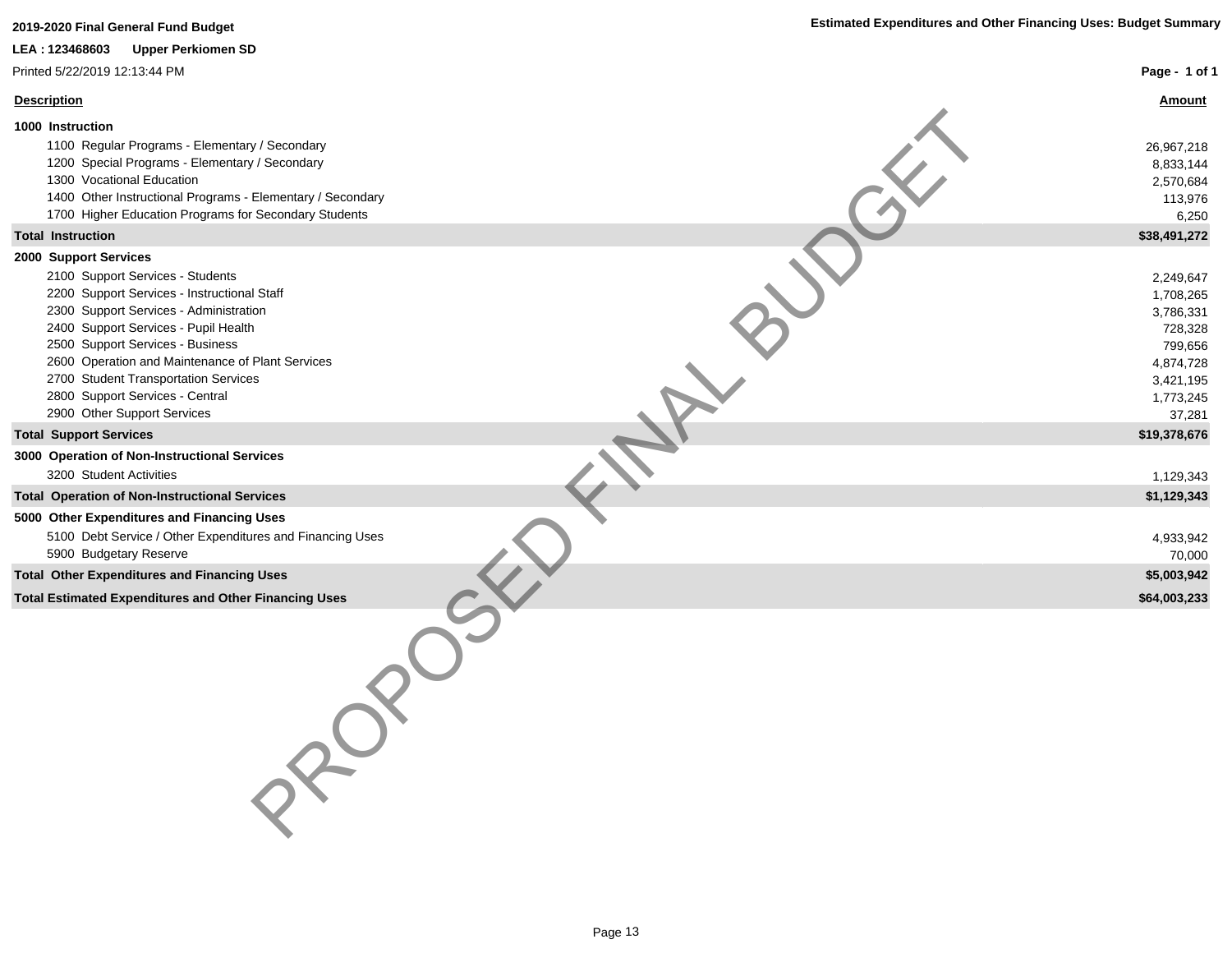| 2019-2020 Final General Fund Budget                                                             | <b>Estimated Expenditures and Other Financing Uses: Detail</b> |
|-------------------------------------------------------------------------------------------------|----------------------------------------------------------------|
| LEA: 123468603<br><b>Upper Perkiomen SD</b>                                                     |                                                                |
| Printed 5/22/2019 12:13:45 PM                                                                   | Page - 1 of 3                                                  |
| <b>Description</b>                                                                              | <u>Amount</u>                                                  |
| 1000 Instruction                                                                                |                                                                |
| 1100 Regular Programs - Elementary / Secondary                                                  |                                                                |
| 100 Personnel Services - Salaries                                                               | 14,769,096                                                     |
| 200 Personnel Services - Employee Benefits                                                      | 9,553,953                                                      |
| 300 Purchased Professional and Technical Services                                               | 306,500                                                        |
| 400 Purchased Property Services                                                                 | 389,804                                                        |
| 500 Other Purchased Services                                                                    | 1,083,125                                                      |
| 600 Supplies                                                                                    | 850,050                                                        |
| 700 Property                                                                                    | 12,000                                                         |
| 800 Other Objects                                                                               | 2,690                                                          |
| <b>Total Regular Programs - Elementary / Secondary</b>                                          | \$26,967,218                                                   |
| 1200 Special Programs - Elementary / Secondary                                                  |                                                                |
| 100 Personnel Services - Salaries                                                               | 3,971,582                                                      |
| 200 Personnel Services - Employee Benefits<br>300 Purchased Professional and Technical Services | 2,419,819                                                      |
| 500 Other Purchased Services                                                                    | 714,406                                                        |
| 600 Supplies                                                                                    | 1,543,650<br>183,537                                           |
| 800 Other Objects                                                                               | 150                                                            |
| <b>Total Special Programs - Elementary / Secondary</b>                                          | \$8,833,144                                                    |
| 1300 Vocational Education                                                                       |                                                                |
| 500 Other Purchased Services                                                                    | 2,570,684                                                      |
| <b>Total Vocational Education</b>                                                               | \$2,570,684                                                    |
| 1400 Other Instructional Programs - Elementary / Secondary                                      |                                                                |
| 100 Personnel Services - Salaries                                                               | 14,010                                                         |
| 200 Personnel Services - Employee Benefits                                                      | 6,016                                                          |
| 500 Other Purchased Services                                                                    | 92,950                                                         |
| 800 Other Objects                                                                               | 1,000                                                          |
| Total Other Instructional Programs - Elementary / Secondary                                     | \$113,976                                                      |
| 1700 Higher Education Programs for Secondary Students                                           |                                                                |
| 500 Other Purchased Services<br><b>Total Higher Education Programs for Secondary Students</b>   | 6,250                                                          |
|                                                                                                 | \$6,250                                                        |
| <b>Total Instruction</b>                                                                        | \$38,491,272                                                   |
| 2000 Support Services                                                                           |                                                                |
| 2100 Support Services - Students                                                                |                                                                |
| 100 Personnel Services - Salaries                                                               | 1,320,479                                                      |
| 200 Personnel Services - Employee Benefits                                                      | 859,061                                                        |
| 300 Purchased Professional and Technical Services<br>500 Other Purchased Services               | 16,000                                                         |
| 600 Supplies                                                                                    | 5,700                                                          |
| 800 Other Objects                                                                               | 43,937<br>4,470                                                |
| <b>Total Support Services - Students</b>                                                        | \$2,249,647                                                    |
| $100 - 11$                                                                                      |                                                                |

**2200 Support Services - Instructional Staff** 100 Personnel Services - Salaries 823,160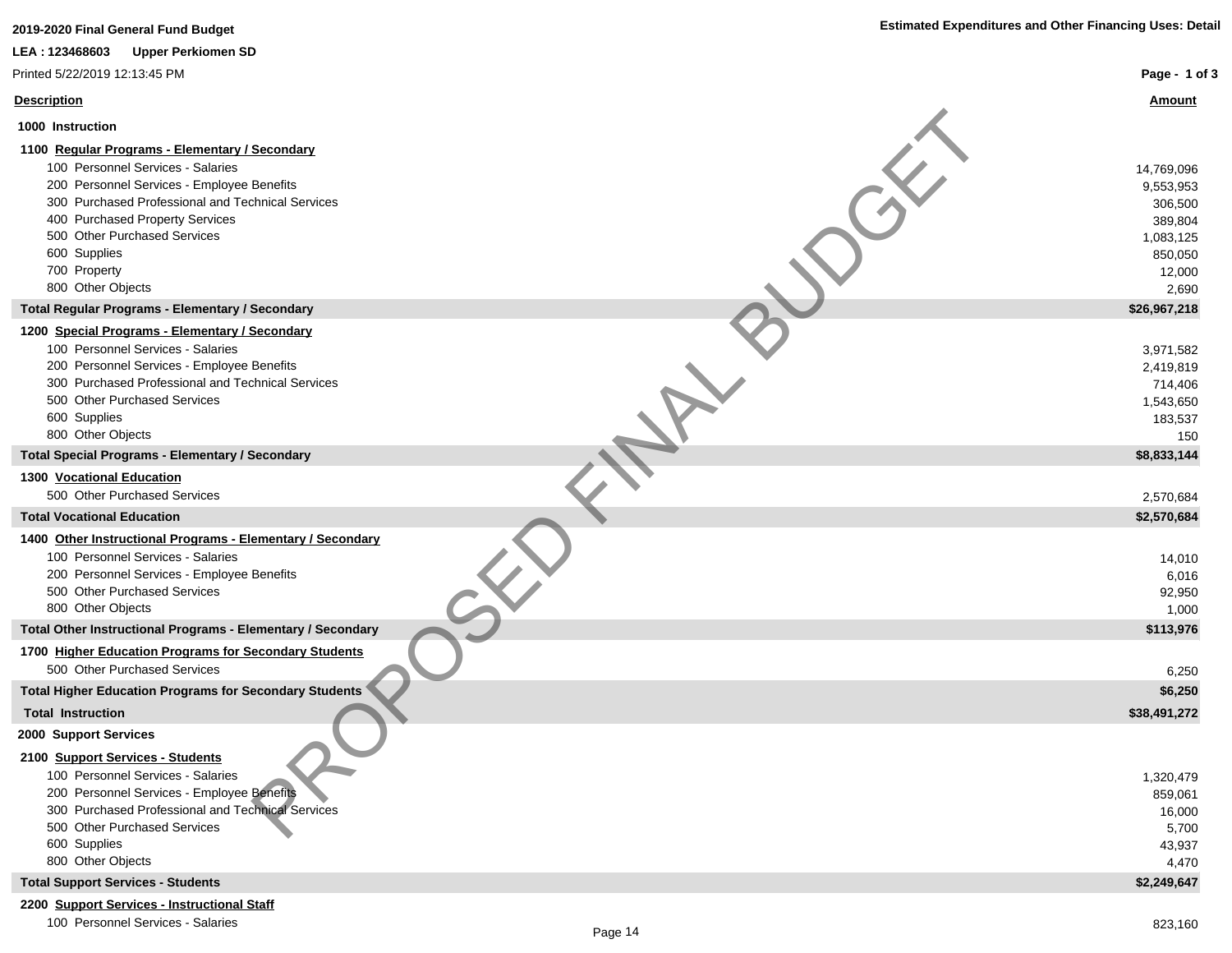| 2019-2020 Final General Fund Budget                                                                                                                                                                                                                                                    | <b>Estimated Expenditures and Other Financing Uses: Detail</b>                      |
|----------------------------------------------------------------------------------------------------------------------------------------------------------------------------------------------------------------------------------------------------------------------------------------|-------------------------------------------------------------------------------------|
| LEA: 123468603<br><b>Upper Perkiomen SD</b>                                                                                                                                                                                                                                            |                                                                                     |
| Printed 5/22/2019 12:13:45 PM                                                                                                                                                                                                                                                          | Page - 2 of 3                                                                       |
| <b>Description</b><br>200 Personnel Services - Employee Benefits<br>300 Purchased Professional and Technical Services<br>400 Purchased Property Services<br>500 Other Purchased Services<br>600 Supplies<br>700 Property<br>800 Other Objects                                          | <u>Amount</u><br>584,456<br>159,341<br>8,000<br>19,975<br>105,793<br>5,000<br>2,540 |
| <b>Total Support Services - Instructional Staff</b>                                                                                                                                                                                                                                    | \$1,708,265                                                                         |
| 2300 Support Services - Administration<br>100 Personnel Services - Salaries<br>200 Personnel Services - Employee Benefits<br>300 Purchased Professional and Technical Services<br>400 Purchased Property Services<br>500 Other Purchased Services<br>600 Supplies<br>800 Other Objects | 1,814,965<br>1,253,991<br>326,000<br>9,000<br>193,550<br>24,900                     |
| <b>Total Support Services - Administration</b>                                                                                                                                                                                                                                         | 163,925<br>\$3,786,331                                                              |
| 2400 Support Services - Pupil Health<br>100 Personnel Services - Salaries<br>200 Personnel Services - Employee Benefits<br>300 Purchased Professional and Technical Services<br>400 Purchased Property Services<br>500 Other Purchased Services<br>600 Supplies<br>800 Other Objects   | 250,538<br>173,810<br>286,200<br>1,730<br>1,500<br>14,050<br>500                    |
| <b>Total Support Services - Pupil Health</b>                                                                                                                                                                                                                                           | \$728,328                                                                           |
| 2500 Support Services - Business<br>100 Personnel Services - Salaries<br>200 Personnel Services - Employee Benefits<br>300 Purchased Professional and Technical Services<br>400 Purchased Property Services<br>500 Other Purchased Services<br>600 Supplies<br>800 Other Objects       | 446,956<br>293,752<br>16,025<br>7,050<br>18,900<br>11,600<br>5,373                  |
| <b>Total Support Services - Business</b>                                                                                                                                                                                                                                               | \$799,656                                                                           |
| 2600 Operation and Maintenance of Plant Services                                                                                                                                                                                                                                       |                                                                                     |
| 100 Personnel Services - Salaries<br>200 Personnel Services - Employee Benefits<br>300 Purchased Professional and Technical Services<br>400 Purchased Property Services<br>500 Other Purchased Services<br>600 Supplies                                                                | 1,478,267<br>1,151,205<br>89,150<br>460,075<br>246,613<br>1,409,053                 |
| 700 Property<br>800 Other Objects                                                                                                                                                                                                                                                      | 38,800<br>1,565                                                                     |

**Total Operation and Maintenance of Plant Services \$4,874,728**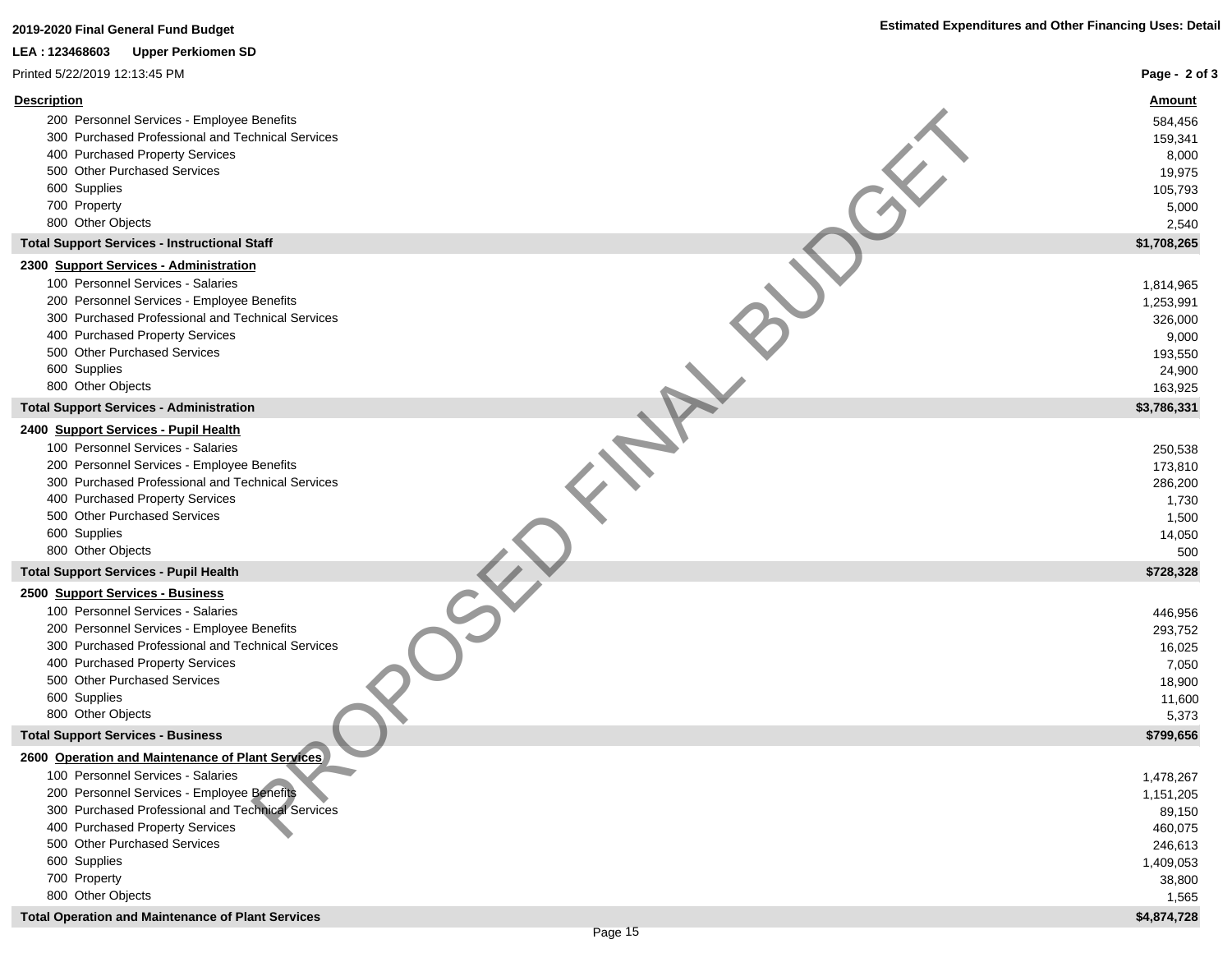| 2019-2020 Final General Fund Budget                                                                                                                                                                                                                                                  | <b>Estimated Expenditures and Other Financing Uses: Detail</b>         |
|--------------------------------------------------------------------------------------------------------------------------------------------------------------------------------------------------------------------------------------------------------------------------------------|------------------------------------------------------------------------|
| LEA: 123468603<br><b>Upper Perkiomen SD</b>                                                                                                                                                                                                                                          |                                                                        |
| Printed 5/22/2019 12:13:45 PM                                                                                                                                                                                                                                                        | Page - 3 of 3                                                          |
| <b>Description</b>                                                                                                                                                                                                                                                                   | <u>Amount</u>                                                          |
| 2700 Student Transportation Services<br>100 Personnel Services - Salaries<br>200 Personnel Services - Employee Benefits<br>300 Purchased Professional and Technical Services<br>400 Purchased Property Services<br>500 Other Purchased Services<br>600 Supplies<br>800 Other Objects | 70,000<br>53,695<br>550<br>5,600<br>3,290,150<br>1,000<br>200          |
| <b>Total Student Transportation Services</b>                                                                                                                                                                                                                                         | \$3,421,195                                                            |
| 2800 Support Services - Central<br>100 Personnel Services - Salaries<br>200 Personnel Services - Employee Benefits<br>300 Purchased Professional and Technical Services<br>400 Purchased Property Services<br>500 Other Purchased Services<br>600 Supplies<br>800 Other Objects      | 757,211<br>533,184<br>125,000<br>19,430<br>160,720<br>176,575<br>1,125 |
| <b>Total Support Services - Central</b>                                                                                                                                                                                                                                              | \$1,773,245                                                            |
| 2900 Other Support Services                                                                                                                                                                                                                                                          |                                                                        |
| 500 Other Purchased Services                                                                                                                                                                                                                                                         | 37,281                                                                 |
| <b>Total Other Support Services</b>                                                                                                                                                                                                                                                  | \$37,281                                                               |
| <b>Total Support Services</b>                                                                                                                                                                                                                                                        | \$19,378,676                                                           |
| 3000 Operation of Non-Instructional Services                                                                                                                                                                                                                                         |                                                                        |
| 3200 Student Activities<br>100 Personnel Services - Salaries<br>200 Personnel Services - Employee Benefits<br>300 Purchased Professional and Technical Services<br>400 Purchased Property Services<br>500 Other Purchased Services<br>600 Supplies<br>800 Other Objects              | 531,141<br>265,552<br>103,680<br>13,000<br>108,176<br>83,130<br>24,664 |
| <b>Total Student Activities</b>                                                                                                                                                                                                                                                      | \$1,129,343                                                            |
| <b>Total Operation of Non-Instructional Services</b>                                                                                                                                                                                                                                 | \$1,129,343                                                            |
| 5000 Other Expenditures and Financing Uses                                                                                                                                                                                                                                           |                                                                        |
| 5100 Debt Service / Other Expenditures and Financing Uses<br>800 Other Objects<br>900 Other Uses of Funds                                                                                                                                                                            | 2,318,942<br>2,615,000                                                 |
| <b>Total Debt Service / Other Expenditures and Financing Uses</b>                                                                                                                                                                                                                    | \$4,933,942                                                            |
| 5900 Budgetary Reserve<br>800 Other Objects                                                                                                                                                                                                                                          | 70,000                                                                 |
| <b>Total Budgetary Reserve</b>                                                                                                                                                                                                                                                       | \$70,000                                                               |
| <b>Total Other Expenditures and Financing Uses</b>                                                                                                                                                                                                                                   | \$5,003,942                                                            |

### **TOTAL EXPENDITURES** \$64,003,233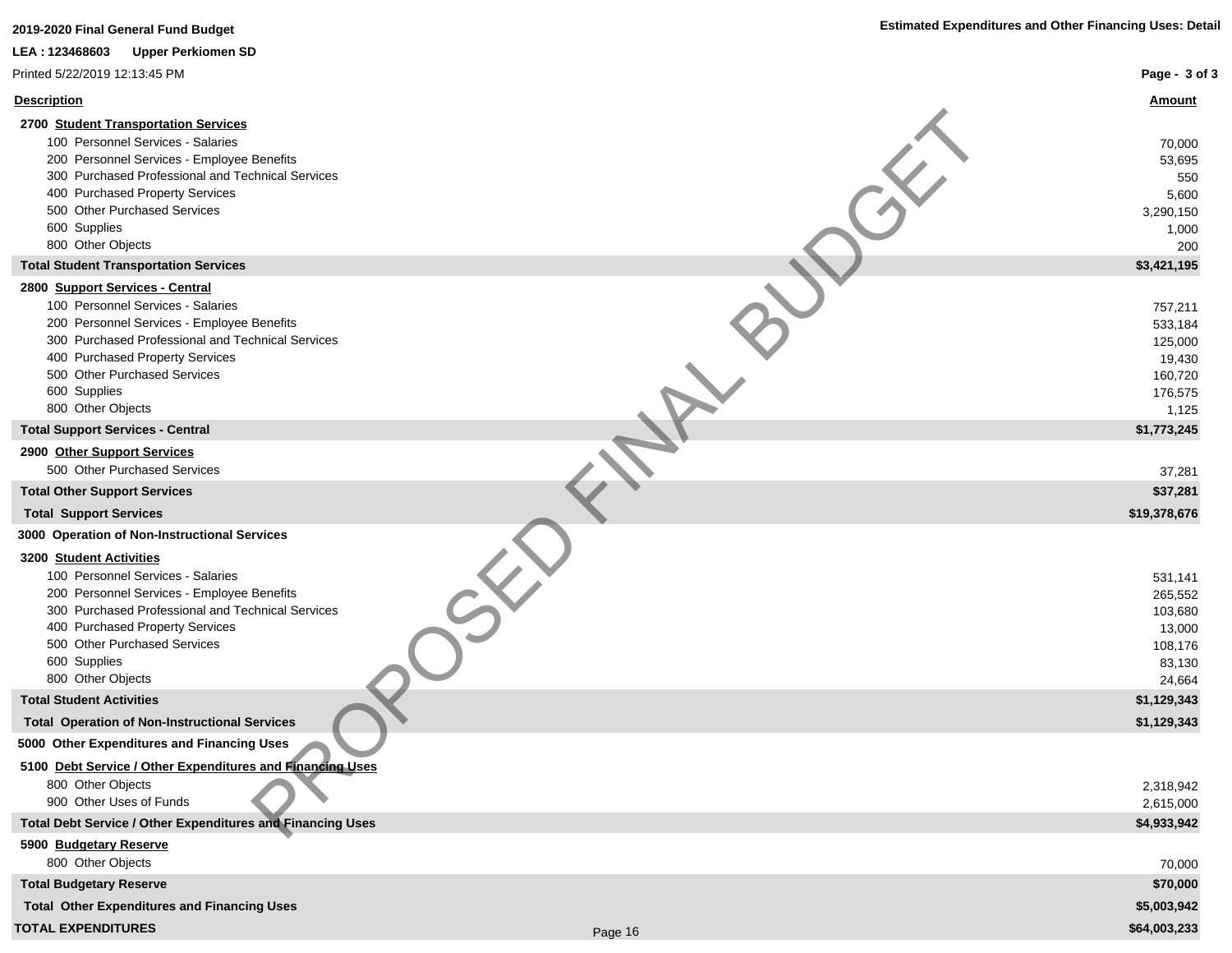# **Cash and Short-Term Investments 06/30/2019 Estimate 06/30/2020 Projection** General Fund 20,395,077 18,796,684 Public Purpose (Expendable) Trust Fund Other Comptroller-Approved Special Revenue Funds Athletic / School-Sponsored Extra Curricular Activities Fund Capital Reserve Fund - § 690, §1850 Capital Reserve Fund - § 1431 6,200,000 6,200,000 6,200,000 6,200,000 6,200,000 6,200,000 6,200,000 6,200,000 6,200,000 6,200,000 6,200,000 6,200,000 6,200,000 6,200,000 6,200,000 6,200,000 6,200,000 6,200,000 6,200,000 6, Other Capital Projects Fund 2,583,022 Debt Service Fund Food Service / Cafeteria Operations Fund Child Care Operations Fund Other Enterprise Funds Internal Service Fund Private Purpose Trust Fund Investment Trust Fund Pension Trust Fund Activity Fund Other Agency Fund Permanent Fund **Total Cash and Short-Term Investments \$44,508,015 \$27,579,706 Long-Term Investments 06/30/2019 Estimate 06/30/2020 Projection** General Fund Public Purpose (Expendable) Trust Fund Other Comptroller-Approved Special Revenue Funds Athletic / School-Sponsored Extra Curricular Activities Fund Capital Reserve Fund - § 690, §1850 Capital Reserve Fund - § 1431 Other Capital Projects Fund Debt Service Fund Food Service / Cafeteria Operations Fund Child Care Operations Fund **2019-2020 Final General Fund Budget Schedule Of Cash And Investments (CAIN) Page - 1 of 2 LEA : 123468603 Upper Perkiomen SD** Printed 5/22/2019 12:13:46 PM PROPOSED FINAL BUDGET

Other Enterprise Funds Internal Service Fund

Private Purpose Trust Fund

Investment Trust Fund

Pension Trust Fund

Activity Fund

Other Agency Fund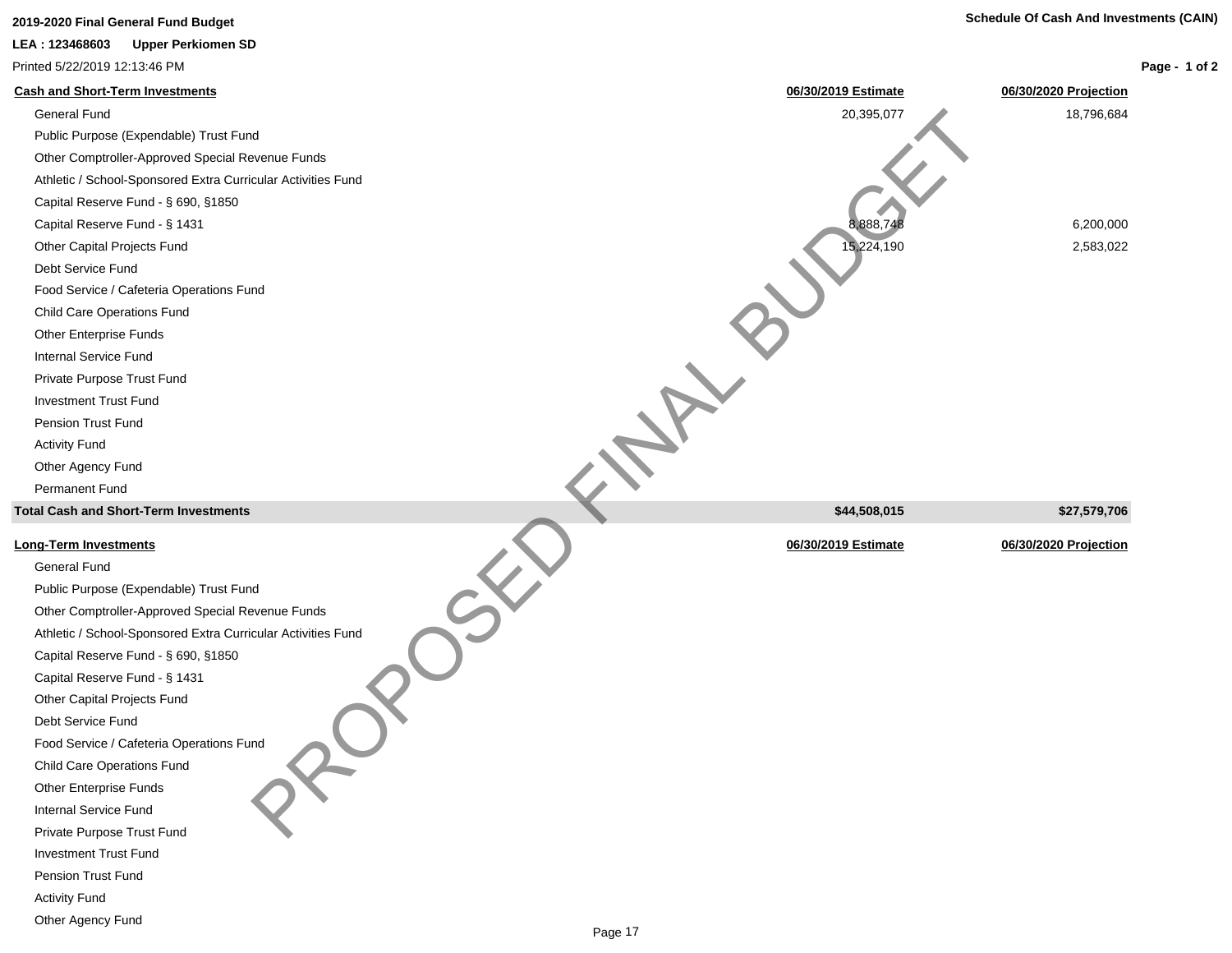| 2019-2020 Final General Fund Budget         |                     | <b>Schedule Of Cash And Investments (CAIN)</b> |               |
|---------------------------------------------|---------------------|------------------------------------------------|---------------|
| <b>Upper Perkiomen SD</b><br>LEA: 123468603 |                     |                                                |               |
| Printed 5/22/2019 12:13:46 PM               |                     |                                                | Page - 2 of 2 |
| <b>Long-Term Investments</b>                | 06/30/2019 Estimate | 06/30/2020 Projection                          |               |
| Permanent Fund                              |                     |                                                |               |
| <b>Total Long-Term Investments</b>          |                     |                                                |               |
| TOTAL CASH AND INVESTMENTS                  | \$44,508,015        | \$27,579,706                                   |               |
| PROV                                        |                     |                                                |               |
|                                             |                     |                                                |               |
|                                             |                     |                                                |               |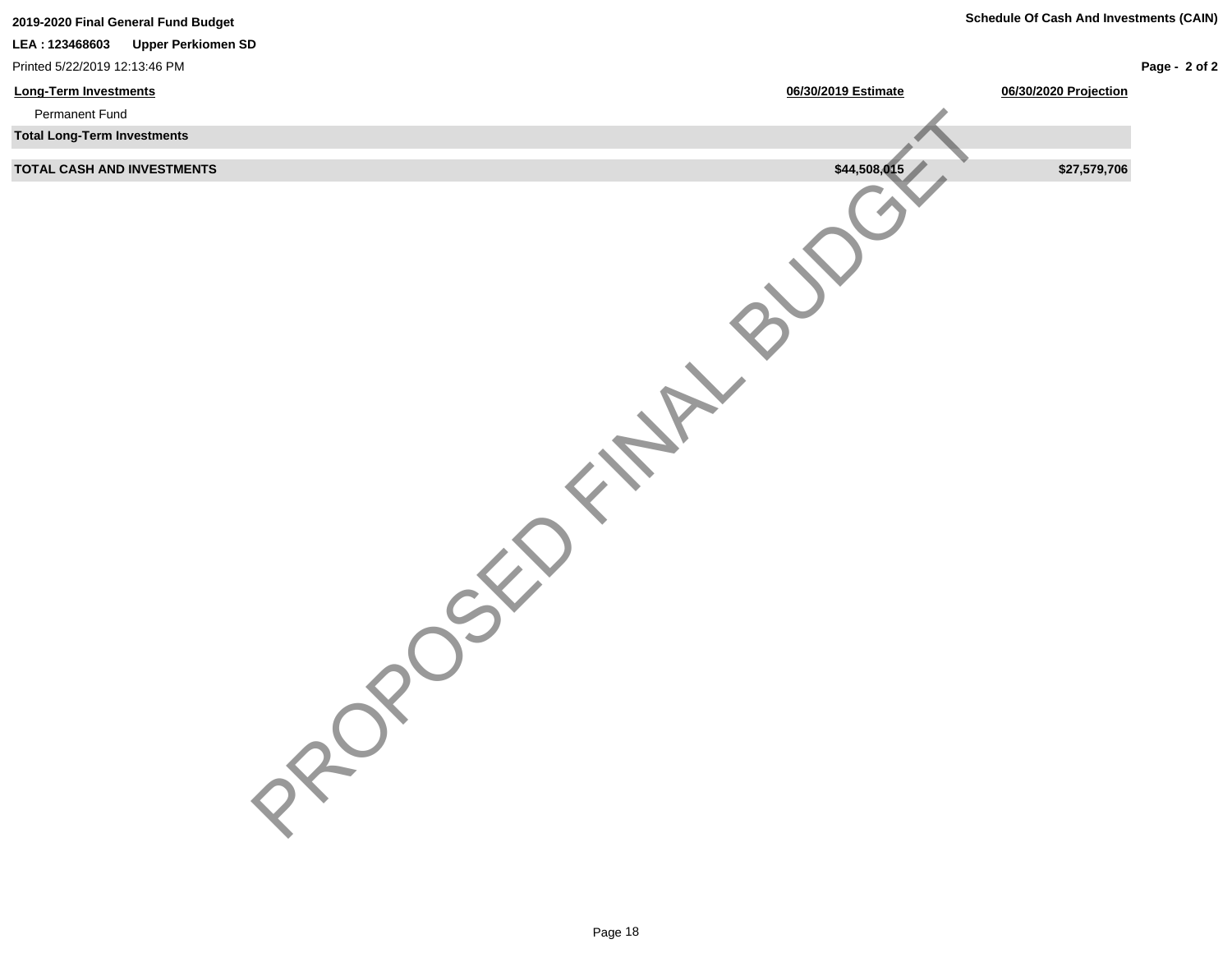# **2019-2020 Final General Fund Budget Schedule Of Indebtedness (DEBT)**

### **LEA : 123468603 Upper Perkiomen SD**

Printed 5/22/2019 12:13:47 PM

| <b>Long-Term Indebtedness</b>                                      | 06/30/2019 Estimate | 06/30/2020 Projection |
|--------------------------------------------------------------------|---------------------|-----------------------|
| <b>General Fund</b>                                                |                     |                       |
| 0510 Bonds Payable                                                 | 106,009,506         | 101,801,107           |
| 0520 Extended-Term Financing Agreements Payable                    |                     |                       |
| 0530 Lease-Purchase Obligations                                    |                     |                       |
| 0540 Accumulated Compensated Absences                              | 932,850             | 940,000               |
| 0550 Authority Lease Obligations                                   |                     |                       |
| 0560 Other Post-Employment Benefits (OPEB)                         | 2,235,000           | 2,240,000             |
| 0599 Other Noncurrent Liabilities                                  |                     |                       |
| <b>Total General Fund</b>                                          | \$109,177,356       | \$104,981,107         |
| <b>Public Purpose (Expendable) Trust Fund</b>                      |                     |                       |
| 0510 Bonds Payable                                                 |                     |                       |
| 0520 Extended-Term Financing Agreements Payable                    |                     |                       |
| 0530 Lease-Purchase Obligations                                    |                     |                       |
| 0540 Accumulated Compensated Absences                              |                     |                       |
| 0550 Authority Lease Obligations                                   |                     |                       |
| 0560 Other Post-Employment Benefits (OPEB)                         |                     |                       |
| 0599 Other Noncurrent Liabilities                                  |                     |                       |
| Total Public Purpose (Expendable) Trust Fund                       |                     |                       |
| <b>Other Comptroller-Approved Special Revenue Funds</b>            |                     |                       |
| 0510 Bonds Payable                                                 |                     |                       |
| 0520 Extended-Term Financing Agreements Payable                    |                     |                       |
| 0530 Lease-Purchase Obligations                                    |                     |                       |
| 0540 Accumulated Compensated Absences                              |                     |                       |
| 0550 Authority Lease Obligations                                   |                     |                       |
| 0560 Other Post-Employment Benefits (OPEB)                         |                     |                       |
| 0599 Other Noncurrent Liabilities                                  |                     |                       |
| Total Other Comptroller-Approved Special Revenue Funds             |                     |                       |
| Athletic / School-Sponsored Extra Curricular Activities Fund       |                     |                       |
| 0510 Bonds Payable                                                 |                     |                       |
| 0520 Extended-Term Financing Agreements Payable                    |                     |                       |
| 0530 Lease-Purchase Obligations                                    |                     |                       |
| 0540 Accumulated Compensated Absences                              |                     |                       |
| 0550 Authority Lease Obligations                                   |                     |                       |
| 0560 Other Post-Employment Benefits (OPEB)                         |                     |                       |
| 0599 Other Noncurrent Liabilities                                  |                     |                       |
| Total Athletic / School-Sponsored Extra Curricular Activities Fund |                     |                       |
| Capital Reserve Fund - § 690, §1850                                |                     |                       |
| 0510 Bonds Payable                                                 |                     |                       |

0520 Extended-Term Financing Agreements Payable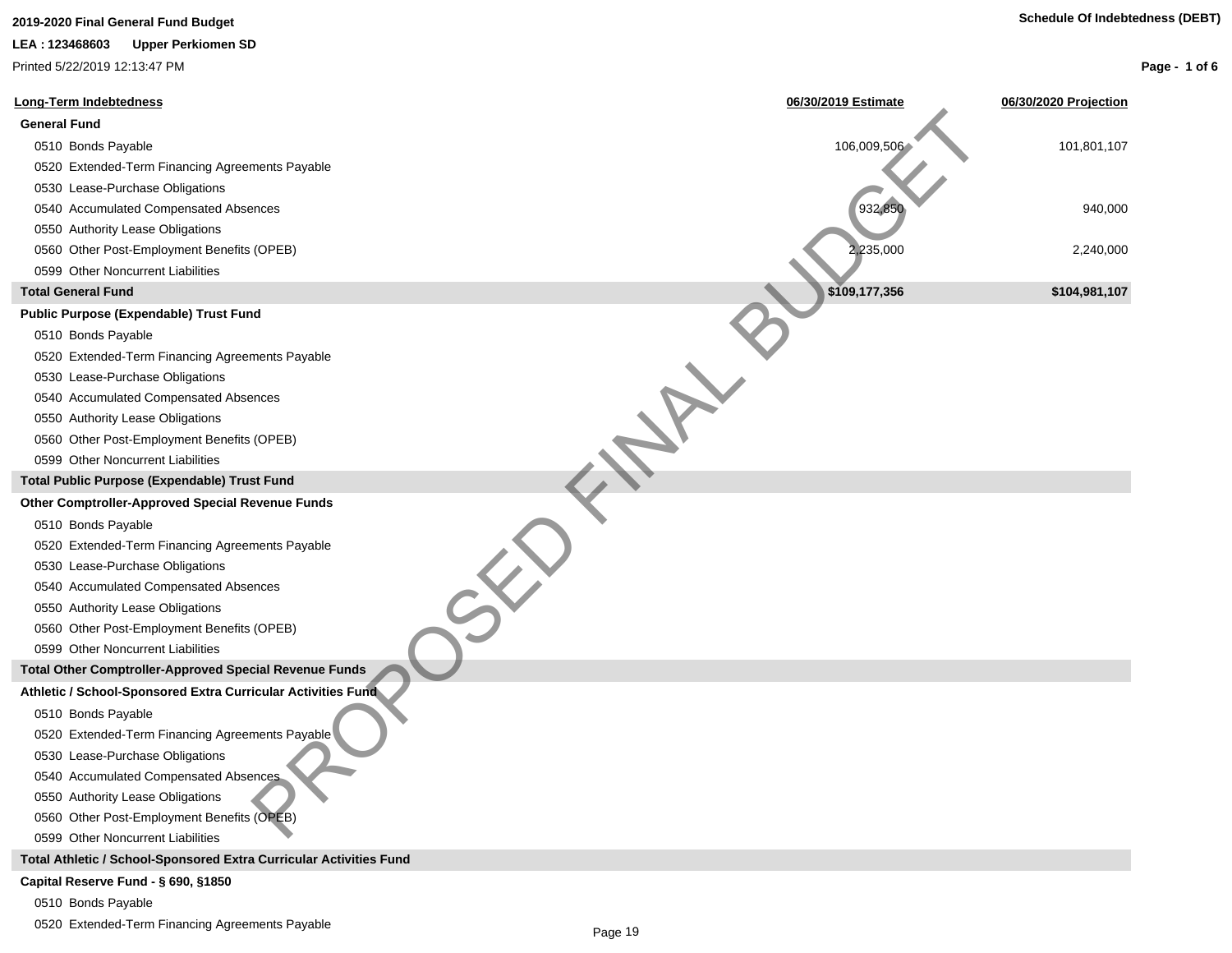### **Page - 2 of 6**

# **2019-2020 Final General Fund Budget Schedule Of Indebtedness (DEBT) LEA : 123468603 Upper Perkiomen SD** Printed 5/22/2019 12:13:47 PM

| <b>Long-Term Indebtedness</b>                   | 06/30/2019 Estimate | 06/30/2020 Projection |
|-------------------------------------------------|---------------------|-----------------------|
| 0530 Lease-Purchase Obligations                 |                     |                       |
| 0540 Accumulated Compensated Absences           |                     |                       |
| 0550 Authority Lease Obligations                |                     |                       |
| 0560 Other Post-Employment Benefits (OPEB)      |                     |                       |
| 0599 Other Noncurrent Liabilities               |                     |                       |
| Total Capital Reserve Fund - § 690, §1850       |                     |                       |
| Capital Reserve Fund - § 1431                   |                     |                       |
| 0510 Bonds Payable                              |                     |                       |
| 0520 Extended-Term Financing Agreements Payable |                     |                       |
| 0530 Lease-Purchase Obligations                 |                     |                       |
| 0540 Accumulated Compensated Absences           |                     |                       |
| 0550 Authority Lease Obligations                |                     |                       |
| 0560 Other Post-Employment Benefits (OPEB)      |                     |                       |
| 0599 Other Noncurrent Liabilities               |                     |                       |
| Total Capital Reserve Fund - § 1431             |                     |                       |
| <b>Other Capital Projects Fund</b>              |                     |                       |
| 0510 Bonds Payable                              |                     |                       |
| 0520 Extended-Term Financing Agreements Payable |                     |                       |
| 0530 Lease-Purchase Obligations                 |                     |                       |
| 0540 Accumulated Compensated Absences           |                     |                       |
| 0550 Authority Lease Obligations                |                     |                       |
| 0560 Other Post-Employment Benefits (OPEB)      |                     |                       |
| 0599 Other Noncurrent Liabilities               |                     |                       |
| <b>Total Other Capital Projects Fund</b>        |                     |                       |
| <b>Debt Service Fund</b>                        |                     |                       |
| 0510 Bonds Payable                              |                     |                       |
| 0520 Extended-Term Financing Agreements Payable |                     |                       |
| 0530 Lease-Purchase Obligations                 |                     |                       |
| 0540 Accumulated Compensated Absences           |                     |                       |
| 0550 Authority Lease Obligations                |                     |                       |
| 0560 Other Post-Employment Benefits (OPEB)      |                     |                       |
| 0599 Other Noncurrent Liabilities               |                     |                       |
| <b>Total Debt Service Fund</b>                  |                     |                       |
| Food Service / Cafeteria Operations Fund        |                     |                       |
| $O(A \cap B)$ and $O(A \cap B)$                 |                     |                       |

- 0510 Bonds Payable
- 0520 Extended-Term Financing Agreements Payable
- 0530 Lease-Purchase Obligations
- 0540 Accumulated Compensated Absences
- 0550 Authority Lease Obligations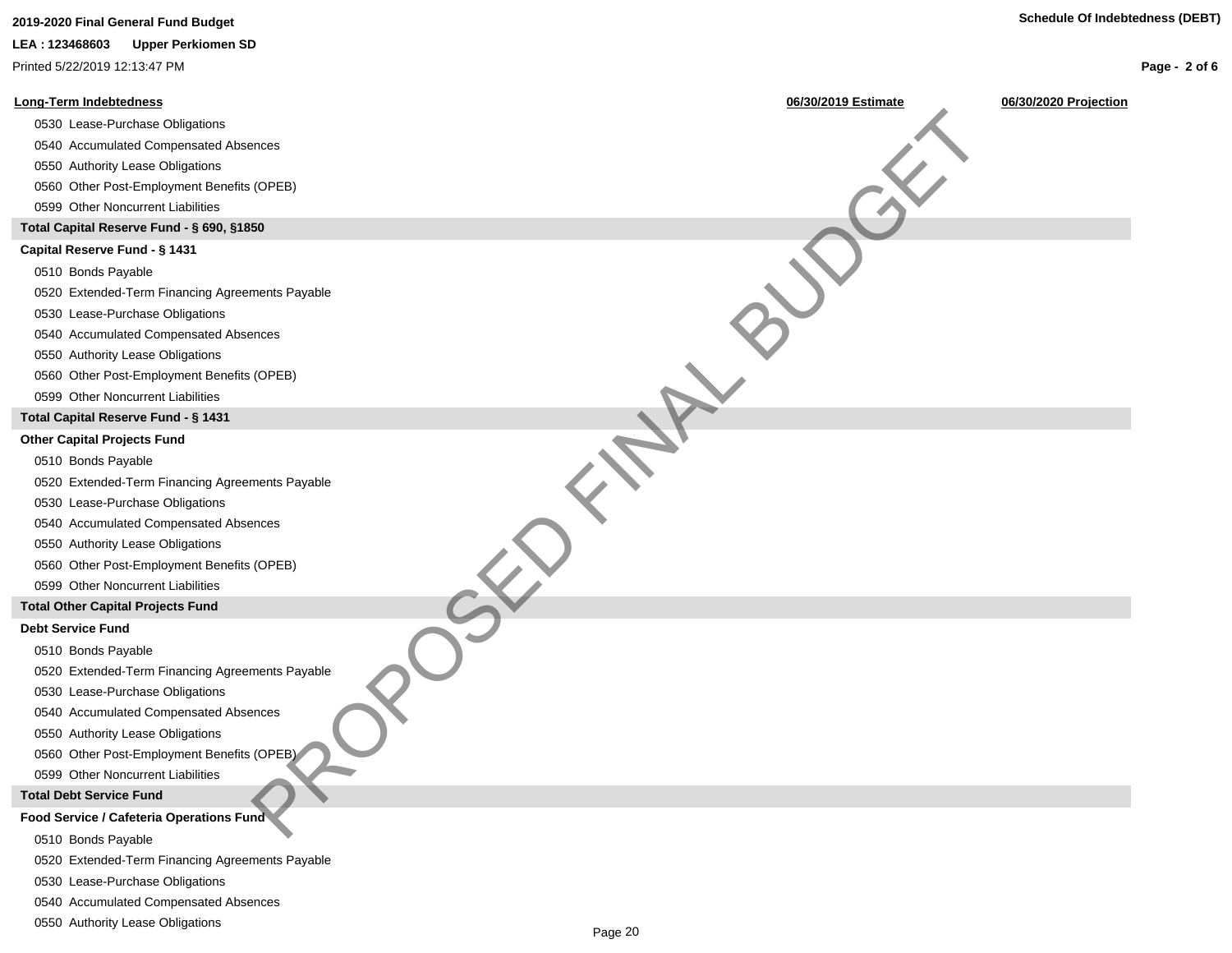## **2019-2020 Final General Fund Budget Schedule Of Indebtedness (DEBT)**

### **LEA : 123468603 Upper Perkiomen SD**

Printed 5/22/2019 12:13:47 PM



**Total Private Purpose Trust Fund**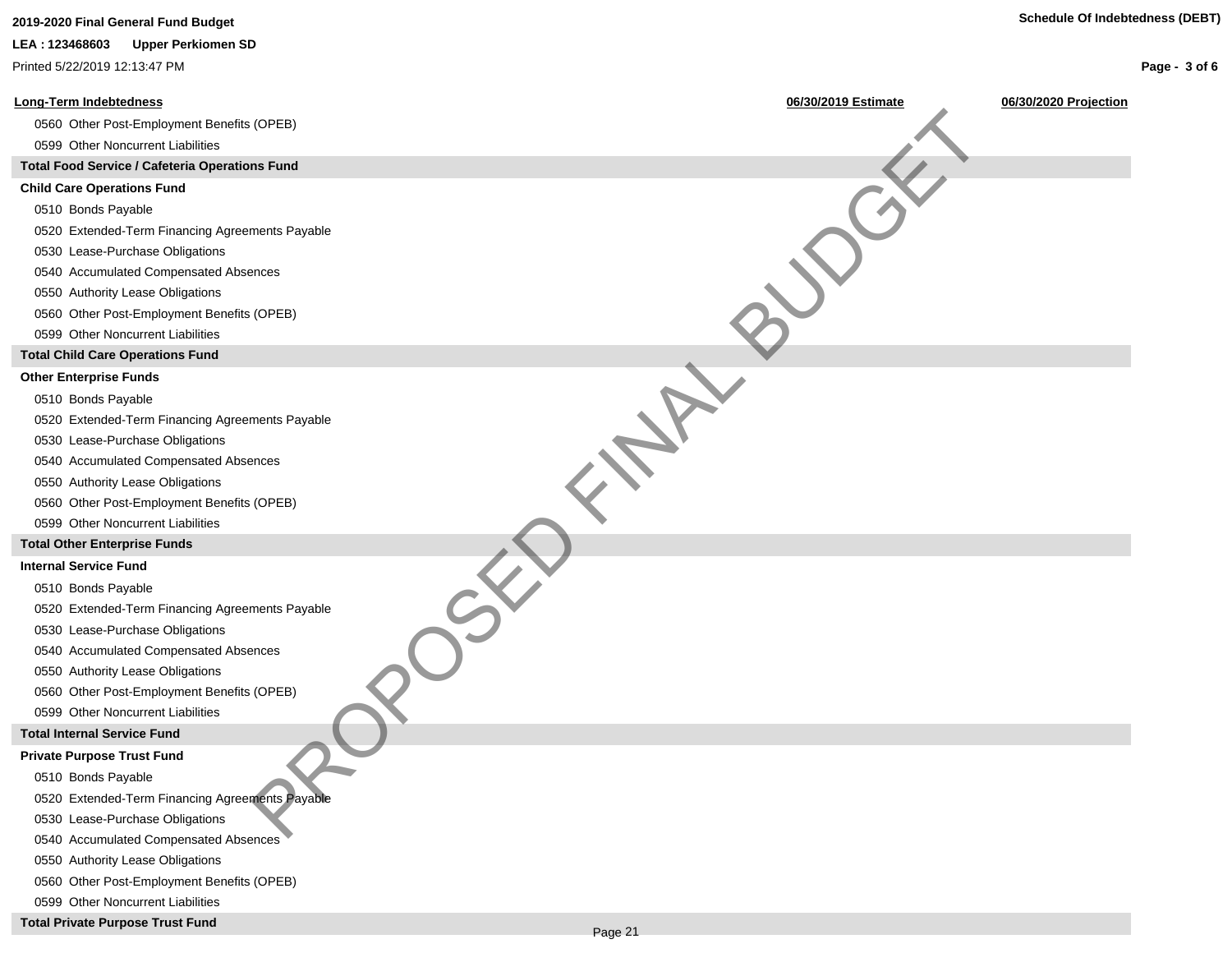## **2019-2020 Final General Fund Budget Schedule Of Indebtedness (DEBT)**

#### **LEA : 123468603 Upper Perkiomen SD**

Printed 5/22/2019 12:13:47 PM

#### **Long-Term Indebtedness 06/30/2019 Estimate 06/30/2020 Projection**

### **Investment Trust Fund**

### 0510 Bonds Payable

- 0520 Extended-Term Financing Agreements Payable
- 0530 Lease-Purchase Obligations
- 0540 Accumulated Compensated Absences
- 0550 Authority Lease Obligations
- 0560 Other Post-Employment Benefits (OPEB)
- 0599 Other Noncurrent Liabilities

### **Total Investment Trust Fund**

### **Pension Trust Fund**

#### 0510 Bonds Payable

0520 Extended-Term Financing Agreements Payable PROPERTY PROPOSED FINAL BUT CONTROL PROPOSED FOR THE PROPOSED FOR THE PARTY OF THE PARTY OF THE PARTY OF THE PARTY OF THE PARTY OF THE PARTY OF THE PARTY OF THE PARTY OF THE PARTY OF THE PARTY OF THE PARTY OF THE PARTY OF

- 0530 Lease-Purchase Obligations
- 0540 Accumulated Compensated Absences
- 0550 Authority Lease Obligations
- 0560 Other Post-Employment Benefits (OPEB)
- 0599 Other Noncurrent Liabilities

#### **Total Pension Trust Fund**

#### **Activity Fund**

0510 Bonds Payable

0520 Extended-Term Financing Agreements Payable

0530 Lease-Purchase Obligations

0540 Accumulated Compensated Absences

0550 Authority Lease Obligations

0560 Other Post-Employment Benefits (OPEB)

0599 Other Noncurrent Liabilities

#### **Total Activity Fund**

#### **Other Agency Fund**

- 0510 Bonds Payable
- 0520 Extended-Term Financing Agreements Payable
- 0530 Lease-Purchase Obligations
- 0540 Accumulated Compensated Absences
- 0550 Authority Lease Obligations
- 0560 Other Post-Employment Benefits (OPEB)
- 0599 Other Noncurrent Liabilities

#### **Total Other Agency Fund**

#### **Permanent Fund**

- 0510 Bonds Payable
- 0520 Extended-Term Financing Agreements Payable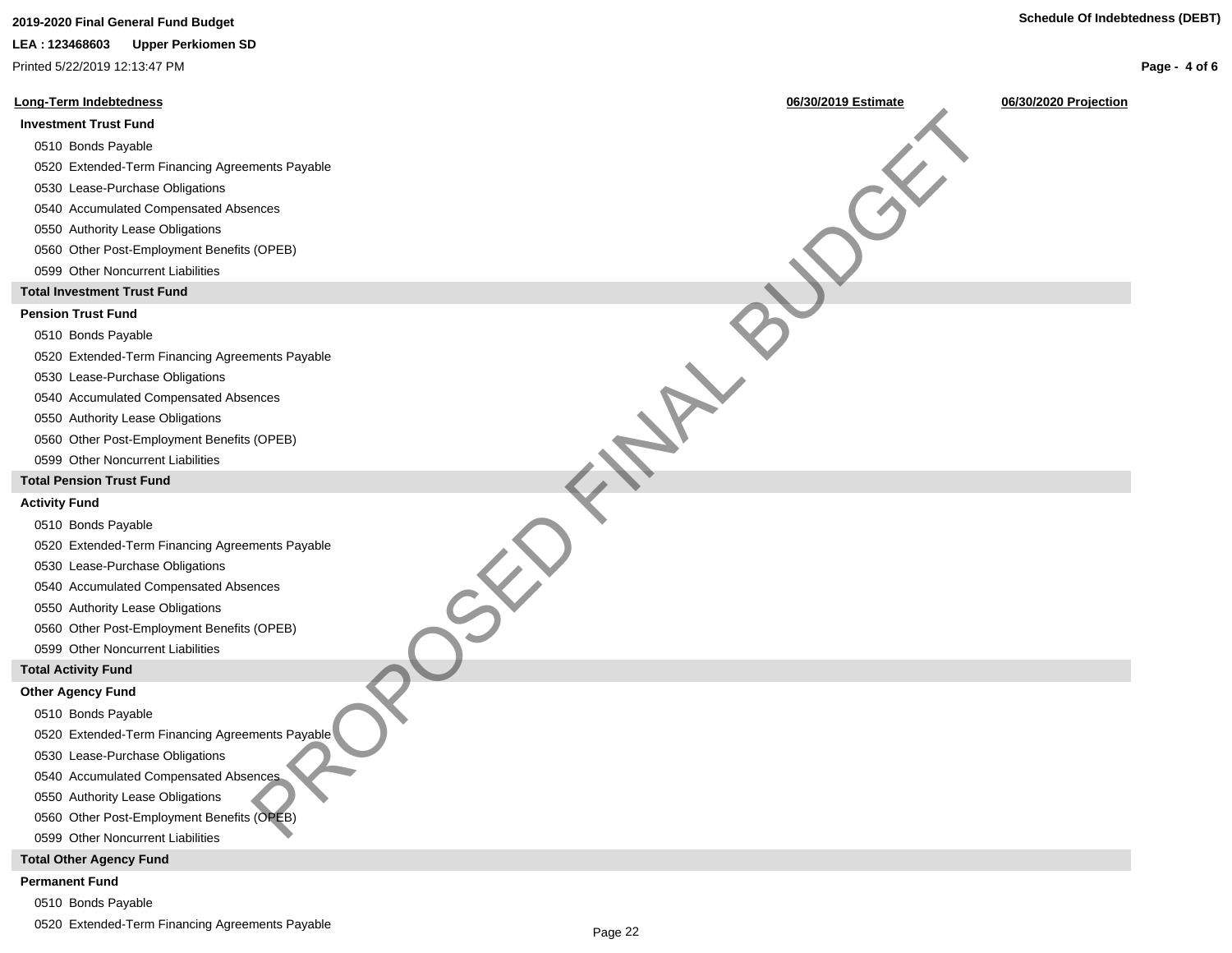### **LEA : 123468603 Upper Perkiomen SD**

Printed 5/22/2019 12:13:47 PM

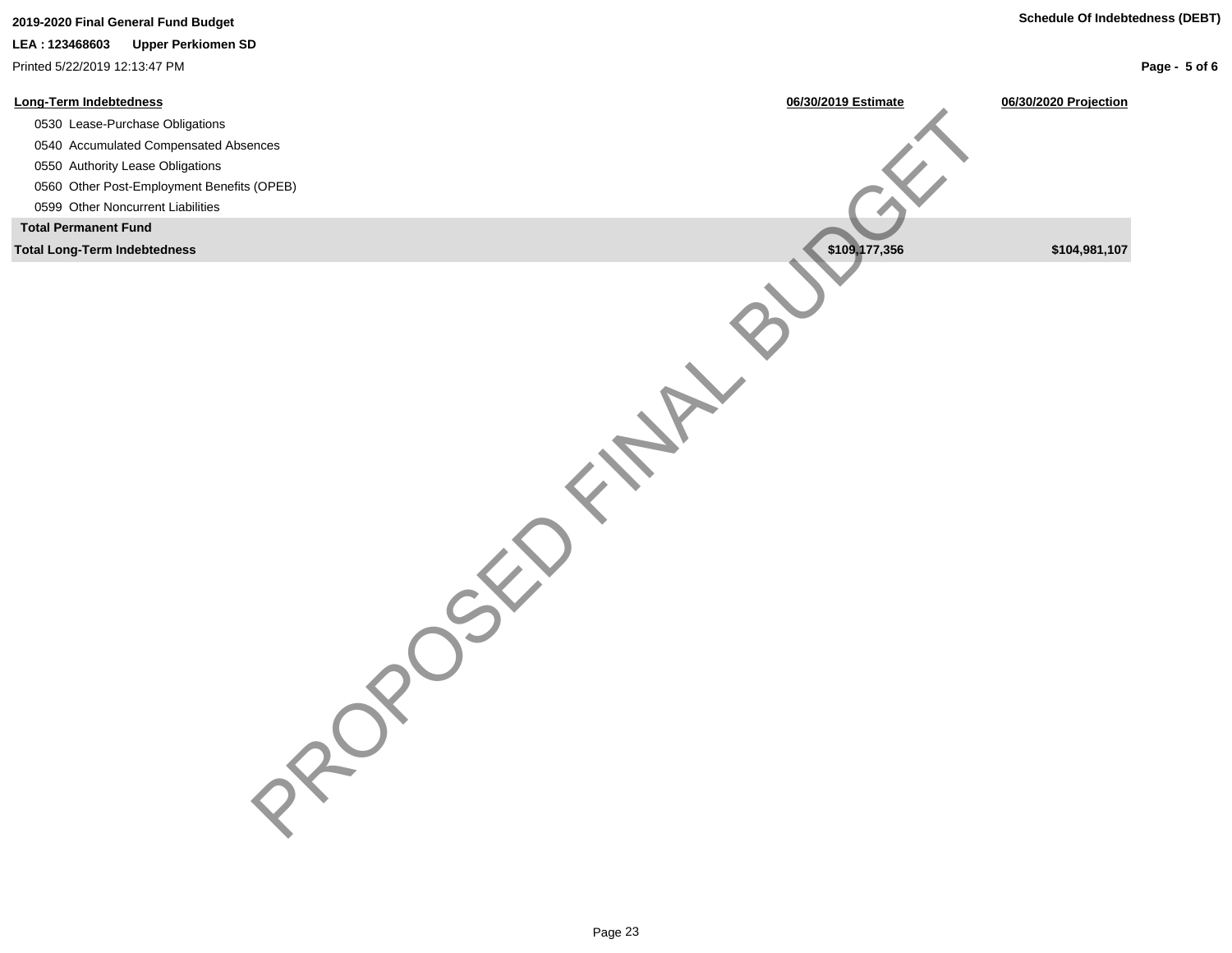# **2019-2020 Final General Fund Budget Schedule Of Indebtedness (DEBT)**

**LEA : 123468603 Upper Perkiomen SD**

Printed 5/22/2019 12:13:47 PM

| 06/30/2019 Estimate | 06/30/2020 Projection |
|---------------------|-----------------------|
| 3,300,000           | 3,350,000             |
|                     |                       |
|                     |                       |
|                     |                       |
|                     |                       |
|                     |                       |
|                     |                       |
|                     |                       |
|                     |                       |
|                     |                       |
|                     |                       |
|                     |                       |
|                     |                       |
|                     |                       |
|                     |                       |
|                     |                       |
|                     |                       |
|                     |                       |
| \$3,300,000         | \$3,350,000           |
|                     | \$108,331,107         |
|                     |                       |
|                     | \$112,477,356         |